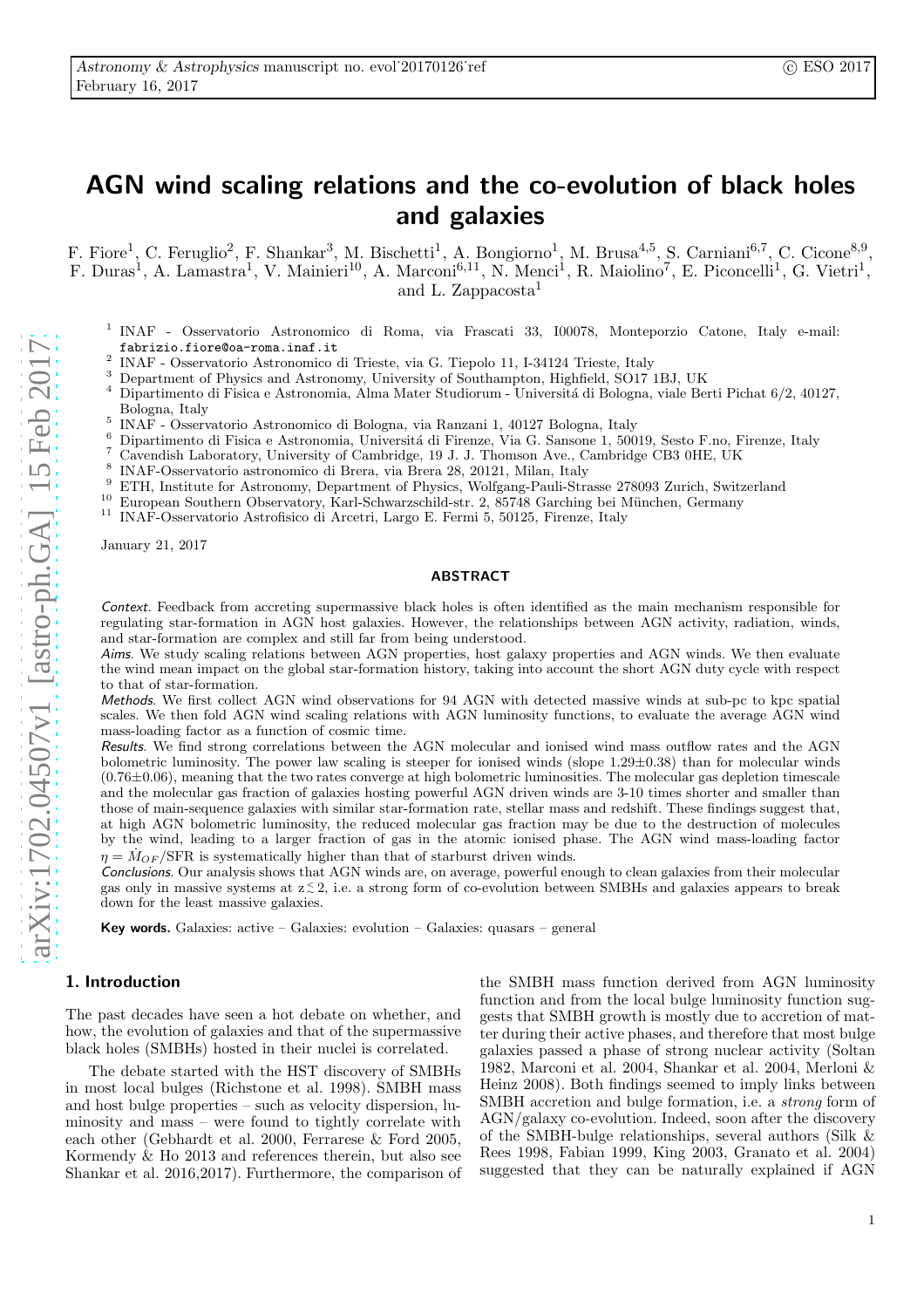winds efficiently interact with the galaxy ISM. When the black hole reaches a critical mass it may be powerful enough to heat up and eject the gas from the galaxy, terminating the growth of both SMBH and galaxy, and giving rise to the observed scaling between SMBH mass and bulge velocity dispersion. AGN feedback can not only modify AGN host galaxies it can also affect the intra-cluster matter (ICM) in groups and clusters of galaxies. Two modes for AGN feedback have been indeed postulated. The so called radio-mode in the central cluster galaxies, and the quasar-mode, characterized by slower winds of both ionized, neutral atomic, and molecular matter.

Radio-mode feedback is evident in cool core clusters and groups, where the ICM is heated up by AGN jet-driven radio bubbles. The power to excavate cavities in the ICM is proportional to the X-ray luminosity, and the power in cavities is proportional to the AGN radio luminosity (see McNamara & Nulsen 2007, Cattaneo et al. 2009, Fabian 2012 for reviews). Interestingly, only the brightest central galaxies (BCGs) in clusters/groups with low inner entropy (short cooling time) have an active nucleus, and are actively forming stars (Cavagnolo et al. 2008, 2009). The situation is best described by Voit & Donahue (2015): a delicate feedback mechanism where AGN input energy regulates the gas entropy and in turn further gas accretion and starformation (stars can form from low entropy, cold and dense gas only). Thus a multi-phase gas structure naturally develops in cluster cores and within the BCGs leading to AGN feedback triggered by cold accretion (Gaspari et al. 2012, 2013, 2014, 2016).

Similar autoregulation may occur in galaxies other than BCGs, where feedback might be due to more common AGN winds. Indeed several direct observation of ISM modifications by AGN winds have been collected so far. Cano-Diaz et al. (2012), Cresci et al. (2015), and Carniani et al. (2016) found that AGN winds and actively star-forming regions are spatially anti-correlated. Similarly, Davies et al. (2007) and Lipari et al. (2009) found little evidence for young (Myrs) stellar populations in the  $\leq 1$  kpc region of Markarian 231, where a powerful molecular outflow is observed (Feruglio et al. 2010, 2015). However, although promising, these quasar-mode feedback observations are still too sparse to derive strong conclusions.

The correlation between SMBHs and bulge properties do not necessarily require feedback, and can be also explained if SMBHs and bulges formed simultaneously, during episodes when a fixed fraction of gas accretes toward the central black hole while the rest forms the spheroid stars. Menci et al. (2003) reproduced the BH mass –  $\sigma_{bulge}$  correlation as the combination of three factors: a) the merging histories of the galactic dark matter clumps, implying that the mass of the available cold gas scales as  $\sigma^{2.5}$ ; b) the destabilisation of cold gas by galaxy interactions, which steepens the correlation by another factor  $\sigma$ ; and c) SNe feedback, which depletes the residual gas content of shallow potential wells, further steepening the correlation. Later, Peng (2007) showed that galaxy mergers are efficient in averaging out extreme values of  $M_{BH}/M_*$ , converging toward a narrow correlation between these quantities, close to the observed one, even starting from arbitrary distributions. Jahnke  $& \text{Macció} (2011)$  showed that the number of mergers needed to this purpose is consistent with that of standard merger tree models of hierarchical galaxy (and SMBH) formation. In this scenario the SMBHs and bulges do not necessarily know about each other. No causal connection exists between these systems, and their properties are connected just by natural scaling relations. We can call this as a weak form of AGN/galaxy co-evolution. More recently, the analysis of Shankar et al. (2016) supports a strong dependence between SMBH mass and bulge velocity dispersion, while the dependence with the bulge mass is weaker, disfavouring this scenario, and suggesting to investigate AGN/galaxy co-evolution independently from the SMBH mass – bulge mass scaling relations.

Comparing model predictions to the observed SMBH mass – bulge properties hardly allows one to discriminate between weak and strong forms of AGN/galaxy coevolution. This is probably due to the fact that SMBH mass and bulge properties are quantities integrated along cosmic time, with SMBHs and bulges assembled during the Hubble time, as a consequence of several merging and accretion events. A different route attempted to distinguish between weak and strong forms of co-evolution, is to study derivative quantities, such as the SMBH accretion rate and the starformation rate (SFR), or, the cosmological evolution of the AGN and galaxy luminosity densities. Franceschini et al. (1999) were among the first to realise that the luminosity dependent evolution of AGN, with lower luminosity AGN peaking at a redshift lower than luminous QSOs (Ueda et al. 2003, Fiore et al. 2003, La Franca et al. 2005, Brandt & Hasinger 2005, Bongiorno et al. 2007, Ueda et al. 2014, Aird et al. 2015, Brandt & Alexander 2015), mirrors that of star-forming galaxies and of massive spheroids. These trends, dubbed "downsizing" by Cowie et al. (1996), and in general the relationship between the evolution of AGN and galaxy growth, may arise from feedback mechanisms linking nuclear and galactic processes.

Indirect evidence for AGN feedback come from the statistical properties of AGN host galaxies with respect to the inactive population. It is well known since the pioneering HST studies of Bahcall et al. (1997) that luminous QSOs reside preferentially in massive, spheroid-dominated host galaxies, whereas lower luminosity QSOs are found in both spheroidal and disky galaxies (Dunlop et al. 2003, Jahnke et al. 2004 and references therein). The distribution of AGN host galaxy colors, morphologies, SFR, specific SFR are wider than that of star-forming galaxies of similar masses, and skewed toward redder/more inactive galaxies (e.g. Alexander et al. 2002, Mignoli et al. 2004, Brusa et al. 2005, Nandra et al. 2007, Brusa et al. 2009, 2010, Mainieri et al. 2011, Bongiorno et al. 2012, Georgakakis et al. 2014). Many AGN are hosted in red-and-dead galaxies, or lie in the so called green valley. Recent ALMA observations of X-ray selected AGN in the GOODS field (Mullaney et al. 2015) confirmed these earlier results, showing that the bulk of the AGN population lie below the galaxy main-sequence, (see Daddi et al. 2007, Rodighiero et al. 2011, and refs. therein). Because the stellar mass function of star-forming galaxies is exponentially cut-offed above a quenching mass  $\stackrel{\sim}{M}_{*} \sim 10^{11}$ M<sup>⊙</sup> (Peng et al. 2010), the galaxy main-sequence flattens above the same mass, whereas the star-formation efficiency and the gas-to-star mass fraction decrease (Genzel et al. 2010 and references therein). AGN feedback may well be one of the drivers of these transformations, as well as the main driver for the quenching of star-formation in massive galaxies (Bongiorno et al. 2016), pointing toward a strong form of AGN/galaxy co-evolution. We explore this possibility in this paper.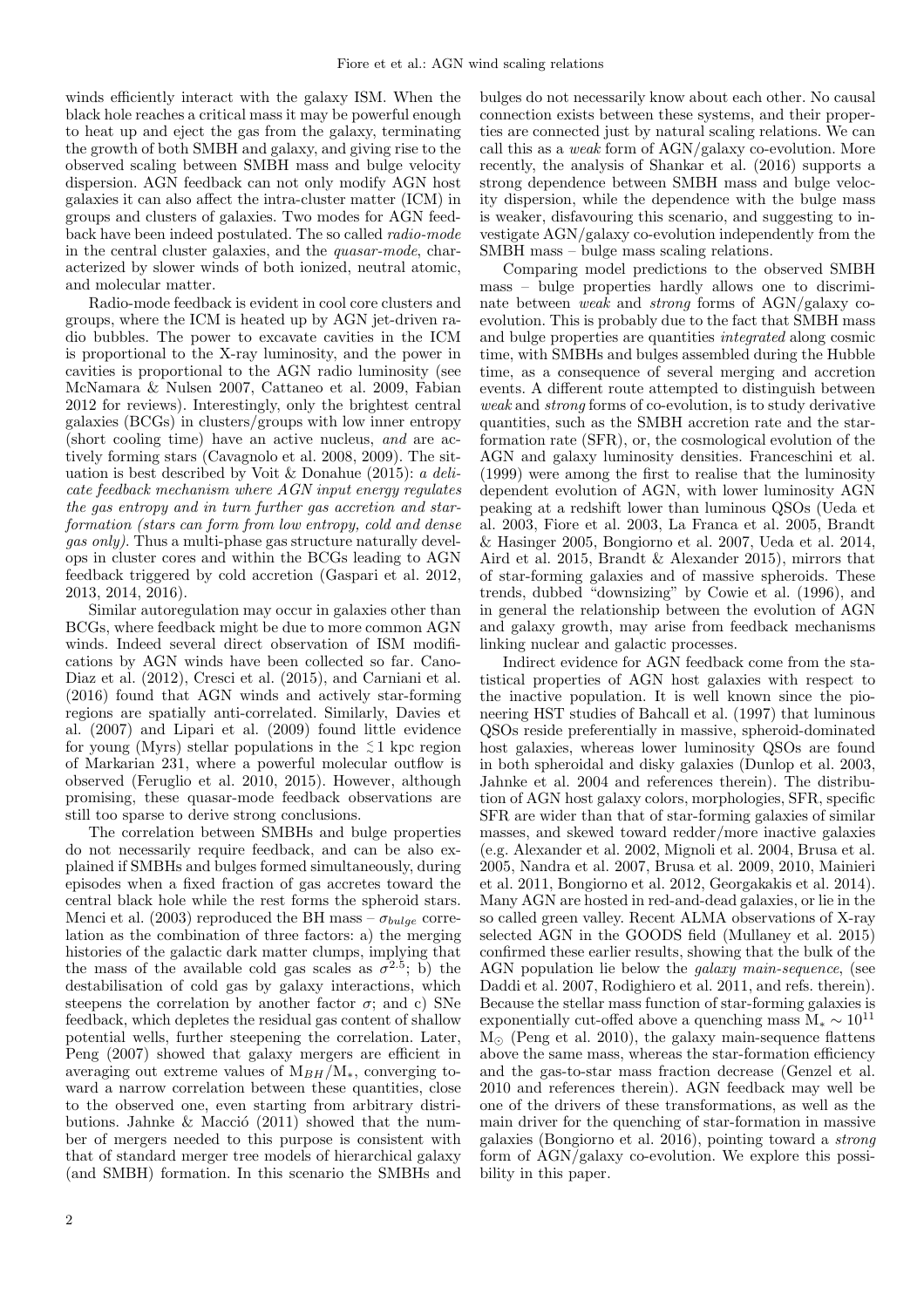This paper is organized as follows. In section 2 we review AGN massive wind observations, and study the scaling relationships between wind mass outflow rate, velocity, kinetic power, momentum load, AGN bolometric luminosity and host galaxy SFR. We then plug AGN wind studies in the broader scenario of star-forming galaxies scaling relations (Genzel et al. 2015 and references therein), to understand whether AGN hosting strong winds are outliers in these relationships. We study the relationships between the depletion timescale (the ratio between molecular gas mass and SFR), and gas fraction (the ratio between molecular gas mass and galaxy stellar mass), with the offset from the galaxy main sequence, redshift and host galaxy stellar mass, for a sample of sources with interferometric molecular measurements. In section 3 we evaluate the wind statistical relevance on the global star-formation history, by folding the AGN wind scaling relations with the AGN luminosity functions. This allows to account for the fact that AGN shine in a relatively small fraction of galaxies, i.e. the AGN timescales are usually shorter than the star-formation timescales. We compare the cosmic, average AGN outflow rate, computed by using the AGN wind scaling relations, to the galaxy cosmic star-formation rate, to study the regimes (galaxy masses, cosmic epoch) where AGN winds are statistically strong enough to affect star-formation in the global galaxy population. Section 4 presents our conclusions. A  $H_0 = 70$  km s<sup>-1</sup> Mpc<sup>-1</sup>,  $\Omega_M = 0.3$ ,  $\Omega_{\Lambda} = 0.7$  cosmology is adopted throughout.

# 2. AGN wind scaling relations

Although wind observations are very common in AGN (see Elvis 2000, Veilleux et al. 2005 and Fabian 2012 for reviews), most studies concern ionised gas and uncertain spatial scales. In the past few years the situation changed drastically. Several fast  $(v_{OF}$  of the order of 1000 km/s), massive outflows of ionised, neutral and molecular gas, extended on kpc scales, have been discovered thanks to three techniques: 1) deep optical/NIR spectroscopy, mainly from integral field observations (IFU, e.g. Nesvadba et al. 2006,2008; Alexander et al. 2010; Rupke & Veilleux 2011; Riffel & Storchi-Bergmann 2011; Cano-Diaz et al. 2012; Greene et al. 2012, Harrison et al. 2012, 2014; Liu et al. 2013a,b; Cimatti et al. 2013, Tadhunter et al. 2014; Genzel et al. 2014; Brusa et al. 2015a, Cresci et al. 2015; Carniani et al. 2015; Perna et al. 2015a,b, Zakamska et al. 2016); 2) interferometric observations in the (sub)millmetre domain (e.g. Feruglio et al. 2010,2013a,b, 2015; Alatalo et al. 2011, Aalto et al. 2012, Cicone et al. 2012, 2014, 2015; Maiolino et al. 2012, Krips et al. 2011, Morganti et al. 2013a,b, Combes et al. 2013, Garcia-Burrillo et al. 2014); and 3) far-infrared spectroscopy from Herschel (e.g. Fischer et al. 2010, Sturm et al. 2011, Veilleux et al 2013, Spoon et al. 2013, Stone et al. 2016, Gonzalez-Alfonso et al. 2016). In addition, AGNdriven winds from the accretion disc scale up to the dusty torus are now detected routinely both in the local and in the distant Universe, as blue-shifted absorption lines in the Xray spectra of a substantial fraction of AGN (e.g. Piconcelli et al. 2005, Kaastra et al. 2014). The most powerful of these winds, observed in 20-40% of local AGN (e.g. Tombesi et al. 2010) and in a handful of higher redshift objects (e.g. Chartas et al. 2009, Lanzuisi et al. 2012), have extreme velocities (Ultra-Fast Outflows, UFOs, v 0.1-0.3c) and are made by highly ionized gas which can be detected only at X-ray energies.

We collected from the literature observations of AGN with reliable massive outflow detections, for which there is an estimate (or a robust limit) on the physical size of the high velocity gas involved in the wind. The sample includes molecular winds, ionised winds (from [OIII],  $H\alpha$  and  $H\beta$  lines), broad absorption line (BAL) winds and X-ray absorbers (both UFOs and the slower "warm absorbers"). We give in Appendix A a short description of the source samples used in the following analysis.

We have recomputed the wind physical properties (mass outflow rate, kinetic energy rate) using the same assumptions for all sources of each sample (as detailed in Appendix B). While wind geometry, wind gas density, temperature, metallicity etc. may well differ from source to source, applying a uniform analysis strategy minimizes systematic differences from sample to sample. In fact, self-consistent information of the gas physical and chemical properties is not available for the majority of the sources with detected winds, and thus assumptions on these properties must be done in any case. For ionized wind parameters, the chain of assumptions needed to convert observed quantities into physical quantities is particularly long (see Appendix B), and therefore the largest uncertainties concern these winds (about one order of magnitude or even more, see Harrison et al. 2014). We also collected from the literature AGN and galaxy properties, such as luminosities, SFRs, stellar masses, molecular gas masses. We note that these quantities are calculated by different authors, using nonhomogeneous recipes. In particular, bolometric luminosity are calculated either from fitting optical-UV spectral energy distributions (SEDs) with AGN templates and from X-ray or infrared luminosities by applying a bolometric correction. Most SFRs are calculated from far infrared luminosities and therefore are not instantaneous SFRs. Stellar masses are calculated from modelling optical-near-infrared galaxy SEDs with galaxy templates or by converting near infrared luminosities from IFU observations of nearby AGN host galaxies into stellar masses. Molecular gas masses are calculated converting  $CO$  luminosities into  $H_2$  gas masses, by assuming a standard conversion factor (see Appendix for details). This unavoidably introduces some scatter in the correlations discussed in the following sections.

Altogether, we have assembled a sample of 109 wind measurements of 94 AGN with detected massive winds at different scales (sub-pc to kpc) and ionisation states, that we use to constrain the relationships between wind parameters, AGN parameters and host galaxy parameters. This sample is definitely not complete and suffers from strong selection biases; above all, we note that most molecular winds and UFOs are found in local ULIRGs and Seyfert galaxies. Ionised winds are found in both low-redshift AGN and z=2-3 luminous/hyper-luminous QSOs. BALs are from  $z=2-3$  QSOs.

## 2.1. Wind parameters vs. AGN parameters

Fig. [1](#page-3-0) shows the wind mass outflow rate (left panel) and kinetic power (right panel) as a function of the AGN bolometric luminosity. The mass outflow rate and kinetic power of molecular winds (blue symbols) are correlated rather well with the AGN bolometric luminosity (see Table 1, which gives for each correlation the Spearman rank, SR, correla-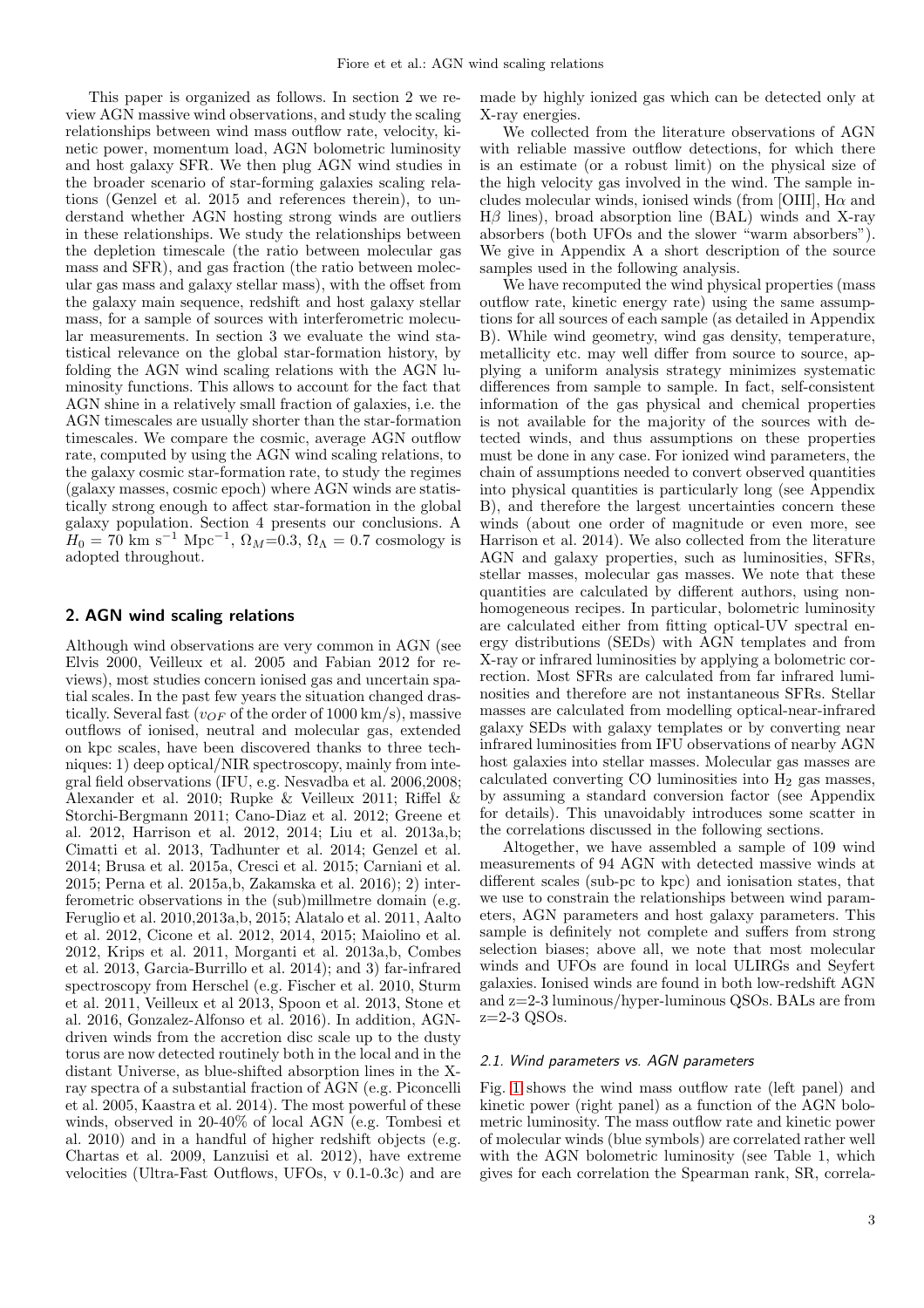

<span id="page-3-0"></span>Fig. 1. [Left panel]: The wind mass outflow rate as a function of the AGN bolometric luminosity. AGN for which molecular winds have been reported in the literature (mostly local ULIRGs and Seyfert galaxies) are shown with blue symbols. In particular: open circles are CO outflows; the open square is the measurement for IRAS23060; filled squares are OH outflows; the starred open circles are for Markarian 231 (large symbol for the outflow measured within  $R_{OF} = 1$ kpc and small symbol for the outflow at  $R_{OF} = 0.3$  kpc); the crossed open circles are the measurements for NGC6240 (large symbol for  $R_{OF} = 3.5$  kpc and small symbol for  $R_{OF} = 0.6$  kpc); the small dotted open triangle marks the measurement in the Circum Nuclear Disk of NGC1068 ( $R_{OF} = 0.1$  kpc) and NGC1433 ( $R_{OF} = 0.06$  kpc); the small dotted open circles represent the measurements for NGC1266, IC5066 at  $R_{OF} = 0.5$  kpc; the squared open circle marks IRASF11119+13257 measurement at  $R_{OF} = 0.3$  kpc. Green symbols mark ionised outflows measurements. In details: filled squares mark z>1 AGN; filled triangles mark z=0.1-0.2 AGN; open triangles mark z=0.4-0.6 type 2 AGN; pentagons mark  $z=2-3$  radiogalaxies; filled circles mark hyper-luminous  $z=2-3$  QSOs. BAL winds are shown with black stars. The black open pentagon highlights the [CII] wind in J1148+5251 at z=6.4. Finally, red symbols mark X-ray outflows. In details: large five pointed stars are local UFOs; the starred open circle, the filled triangle and the circled square are the measurement for Markarian 231, PDS456 and IRASF11119+13257, respectively. Small five point stars are slower warm absorbers. The dashed blue, green and red lines are the best fit correlations of the molecular, ionised, and X-ray absorber samples, respectively. [Right panel]: Wind kinetic power as a function of the AGN bolometric luminosity. Solid, dashed and dotted line represent the correlations  $\dot{E}_{kin} = 1, 0.1, 0.01L_{bol}$ .

tion coefficient, the probability of the correlation and the best fit slope, obtained from a least square fit between the two variables). The log linear slope is  $0.76 \pm 0.06$  for the mass outflow rate and  $1.27 \pm 0.04$  for the kinetic power. The average ratio  $\dot{E}_{kin}/L_{bol}$  in the molecular winds sample is 2.5%.

Ionised winds (green symbols), BAL winds (black symbols), and X-ray absorbers (red symbols), lie below the correlation found for molecular winds. Most ionised winds have  $\dot{M}_{OF}$  10-100 times smaller than molecular winds at  $L_{bol} \, \lesssim 10^{46}$  ergs/s. Above this luminosity, ionised winds have  $M_{OF}$  similar or a few times lower than molecular winds. There is a good correlation between  $\dot{M}_{OF}$ ,  $\dot{E}_{kin}$ , and the bolometric luminosity for ionised winds (see Table 1) with log linear slopes  $1.29 \pm 0.38$  and  $1.50\pm 0.34$  respectively. The average ratio  $\dot{E}_{kin}/L_{bol}$  for the ionised winds sample is 0.16% at  $logL_{bol} = 45$  and 0.30% at  $logL_{bol} = 47$ .

X-ray absorbers and BAL winds have respectively  $\dot{M}_{OF} \sim 500, 30$  times lower than what expected from the best fit linear correlation for molecular winds, again showing a trend for higher differences with respect to molecular winds at lower bolometric luminosities. About half X-ray absorbers and BAL winds have  $\dot{E}_{kin}/L_{bol}$  in the range 1-10% with another half having  $\dot{E}_{kin}/L_{bol} < 1\%$ .

The left panel of Fig. [2](#page-4-0) show the AGN bolometric luminosity as a function of the maximum wind velocity,  $v_{max}$ , defined following Rupke & Veilleux (2013) as the shift between the velocity peak of broad emission lines and the systemic velocity plus 2 times the  $\sigma$  of the broad gaussian component, see the Appendix.  $v_{max}$  correlates with the bolometric luminosity for molecular winds, and ionised winds. Considering the two winds together again produces a strong correlation and a log linear slope of  $4.6 \pm 1.5$  (see Table 1). For X-ray absorbers the situation is more complex, since they are divided in two broad groups, warm absorbers with lower velocities and UFOs with higher velocities. For UFOs with  $v_{max} > 10^4 \text{km/s}$  the correlation between AGN bolometric luminosity and maximum velocity is still remarkably strong, with a log linear slope of  $3.9\pm1.3$  (Table 1), statistically consistent with that of molecular+ionized winds. This means that at each given bolometric luminosity the ratio between UFO maximum velocity and molecular-ionized wind maximum velocity is similar, and equal to  $\sim 40 - 50$ . We also report in Fig. [2](#page-4-0) the scalings found by Spoon et al. (2013) and Veilleux et al. (2013) for OH outflows in sam-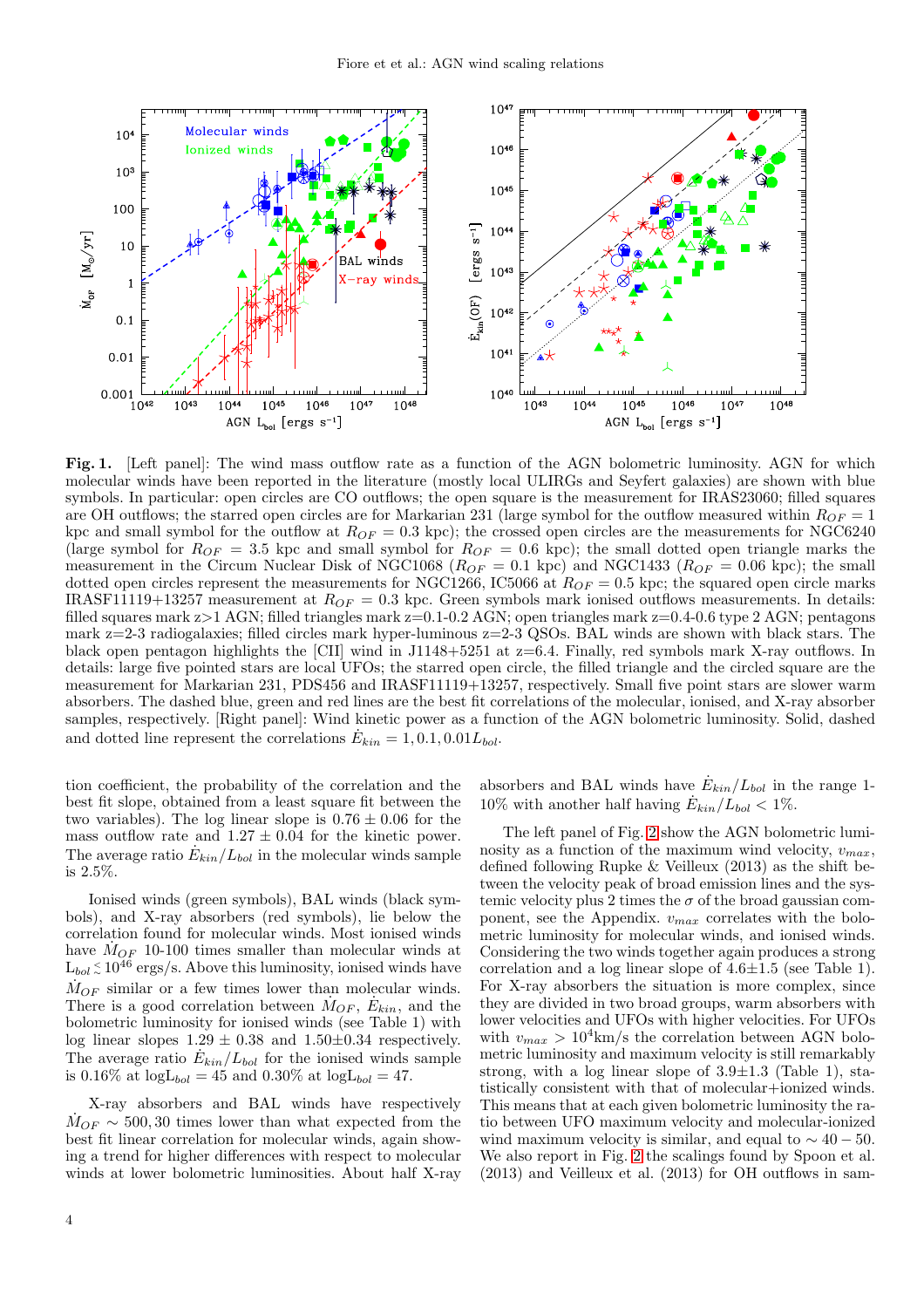

<span id="page-4-0"></span>Fig. 2. [Left panel]: AGN bolometric luminosity as a function of the maximum wind velocity,  $v_{max}$ . The black dashed lines mark a  $v_{max}^5$  scaling. The magenta solid line is the best fit correlation found by Spoon et al. 2013 for OH outflows. The two cyan solid lines are the best fit scaling found by Veilleux et al. 2013 for OH outflows, using  $v_{max}$  and  $v_{80}$ . The cyan boxes and filled dot are the loci covered by two groups of Swift BAT AGN with  $42.3 < L_{bol} < 43.3$  and  $43.3 < L_{bol} < 43.3$  and by the outlier NGC7479, from Stone et al. (2016). [Right panel]: Wind momentum load (outflow momentum rate divided by the AGN radiation momentum rate  $L/c$ ) as a function of  $v_{max}$ . The red dashed line mark the expectations for a momentum conserving outflow. The two blue solid lines mark the expectations for pure energy conserving outflows for Markarian 231 (starred circle) and IRASF11119+13257 (squared circle). Symbols as in Fig. [1.](#page-3-0)

ples of ULIRGs and QSOs at z<0.3. Four of the objects in Veilleux et al. 2013 are also part of our sample, see Table B1.

BALs and the lower velocity X-ray absorbers  $v_{max}$  <  $10^4$  km/s (the so called X-ray warm absorbers), also seem to show a correlation between AGN bolometric luminosity and maximum velocity, with a slope close to the fourth-fifth power, with the warm absorbers present in low luminosity systems and BALs present in high luminosity systems.

The right panel of Fig. [2](#page-4-0) shows the wind momentum load (i.e. the wind momentum rate,  $P_{OF} = M_{OF} \times v_{max}$ , divided by the AGN radiation momentum rate,  $\dot{P}_{AGN}$  =  $L_{bol}/c$ ) as a function of  $v_{max}$  (see also Stern et al. 2016). The blue solid lines are the expectations for energy conserving winds  $(\dot{P}_{OF}/\dot{P}_{AGN} \approx v_{UFO}/v_{OF})$  for the cases of Markarian 231 and IRASF11119+13257, the only two sources for which both X-ray winds and molecular winds have been detected (Tombesi et al. 2015, Feruglio et al. 2015). Molecular winds have momentum load in the range 3-100, about half have momentum load  $> 10$ , suggesting again that most massive-extended outflows are not momentum conserving but rather energy conserving winds, extended on the host galaxy scales.

Ionised winds have velocities intermediate between molecular winds and X-ray absorbers. The range of their momentum load is wide, from 0.01 to 30. Most BAL and X-ray winds have  $\dot{P}_{OF}/\dot{P}_{AGN} \le 1$ , suggesting that they are probably momentum conserving, as predicted by the King (2003) model.

## 2.2. Wind parameters vs. host galaxy star-formation rate

We now study the correlations between massive, extended winds, i.e. molecular and ionised winds, and the properties of their host galaxies.

Figure [3](#page-5-0) shows the outflow kinetic power and AGN bolometric luminosity as a function of SFR in the host galaxy (correlation coefficients given again in Table 1). There is a loose correlation between  $\log(\dot{E}_{kin})$  and  $\log(\textrm{SFR})$ . It should be kept in mind that the SFR plotted in Fig. [3](#page-5-0) is, in most cases, not the instantaneous SFR but rather the conversion from the observed FIR luminosity. The instantaneous SFR can be zero in these systems, and what we are observing is light from stars born hundreds of millions of years before the AGN shutting off and its feedback. This SFR is therefore an upper limit to the on going SFR. Indeed, Davies et al. (2007) found that the on going SFR in the nuclei of Markarian 231 and NGC1068 is probably very small, because of the small observed  $\text{Br}\gamma$  equivalent width within 0.1-0.5 kpc from the active nucleus.

A correlation between  $\dot{E}_{kin}$  and SFR would naturally emerge if winds were supernova (SN) driven. The dashed line in Fig. [3,](#page-5-0) left panel, is the expectation for SN-driven winds, by assuming 0.0066 SNe per solar mass of newly formed star (Salpeter IMF), a total luminosity for each SN of  $10^{51}$  ergs/s, and a  $10\%$  efficiency in releasing this luminosity into the ISM to drive a shock. The SN rate per solar mass is 0.0032 and 0.0083  $M_{\odot}^{-1}$  for a Scalo and Chabrier IMF, respectively (Somerville & Primack 1999, Dutton & van der Bosh 2009). Therefore, SNe do not seem powerful or numerous enough to drive most observed winds.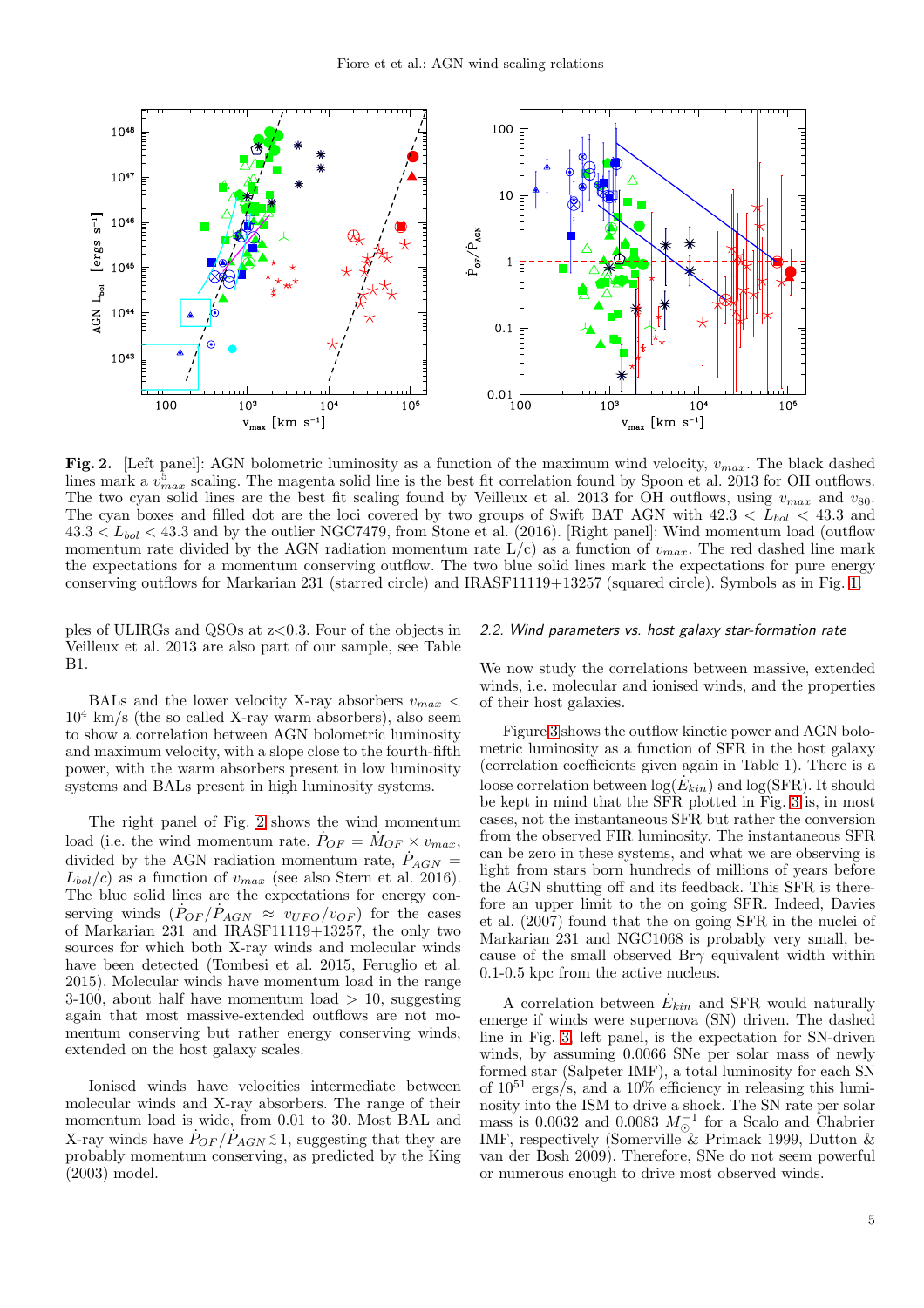

<span id="page-5-0"></span>Fig. 3. [Left panel:] Outflow kinetic power as a function of the star-formation rate in the host galaxy (computed, when possible, in a region similar to that where the outflow has been detected). The dashed line is the expectation of a SNdriven wind, by assuming 0.0066 SNe per solar mass of newly formed star (Salpeter IMF) a total luminosity for each SN of  $10^{51}$  ergs/s and an efficiency of releasing this luminosity in the ISM to drive a shock of  $10\%$ . The solid red line is the expected SFR obtained using the Netzer (2009) relationship between SFR and AGN bolometric luminosity and assuming the average  $\dot{E}_{kin}/L_{bol} = 0.025$  found for molecular winds in Fig. [1.](#page-3-0) [Right panel:] AGN bolometric luminosity as a function of the host galaxy star-formation rate. The red, magenta and cyan lines in the right panel are the expected relations based on the SFR $-L_{bol}$  correlations by Netzer (2009), Hickox et al. (2014; z=0) and Hickox et al. (2014, z=2), respectively. Symbols as in Fig. [1.](#page-3-0)

If the winds are AGN driven, a correlation between  $\dot{E}_{kin}$ and SFR would actually be expected because of the correlation between  $L_{bol}$  and SFR (Fig. [3](#page-5-0) right panel). Several authors published correlations between AGN luminosity and SFR, whose scatter is large, in particular at low AGN luminosities (e.g. Shao et al. 2010, Rosario et al. 2012, Mullaney et al. 2012, Hickox et al. 2014, Rodighiero et al. 2015). As an example, Mullaney et al. (2015) find that the distribution of the offset from the main sequence  $SFR/SFR_{MS}$  of X-ray selected AGN in CDFS follows a log-normal distribution with  $\sigma \sim 0.6$  dex, nearly independent on redshift. We plot in Fig. [3,](#page-5-0) right panel, the expected SFR based on the SFR $-L_{bol}$  correlations by Netzer (2009), Hickox et al.  $(2014)$ ,  $z=0$ , and Hickox et al.  $(2014)$ ,  $z=2$ . It should be kept in mind that these correlations concern the average SFR. It should also be kept in mind that these correlations are probably driven by scaling laws. Larger systems are more likely to have higher luminosities, more powerful outflows and larger SFRs. What really matters is the size of the system (also see Mancuso et al. 2016).

Figure [4](#page-6-0) shows the mass-loading factor,  $\eta = M_{OF}/\text{SFR}$ , as a function of AGN bolometric luminosity and stellar mass. The mass-loading factor of molecular winds is  $> 1$ in most cases, and  $> 10$  in about half the cases. The median mass-loading factor of ionised winds is  $\approx 1$ , with a rather large distribution between 0.001 and 100.  $\eta$  is not correlated with the AGN bolometric luminosity while it is weakly anticorrelated with stellar mass. The AGN driven wind mass-loading factors are systematically larger than those of starburst driven winds in local star-forming galaxies (Heckman et al. 2015, yellow band in Fig. [4\)](#page-6-0).

#### 2.3. Molecular gas fractions and depletion timescales of AGN with massive winds

For the sample of AGN with CO measurements we compute the depletion timescale (i.e. the time needed to convert all molecular gas into stars at the current star-formation rate),  $t_{dep}(SF) = M_{gas}/SFR$ , and the molecular gas fraction (i.e. the ratio of the molecular gas mass to stellar mass  $f_{gas} = M_{gas}/M_*$ ). We can then compare the distributions of  $t_{dep}$  and  $f_{gas}$  to the corresponding Genzel et al. (2015) scaling relations. We use the equations in Whitaker et al. (2012) and Genzel et al. (2015) to compute the specific SFR of the galaxy main sequence (MS) as a function of redshift and stellar mass,  $sSFR_{MS}$ .

Fig. [5](#page-7-0) shows the offset from the MS,  $log(sSFR/sSFR_{MS})$ , as a function of the stellar mass for the samples of ionised and molecular winds. This distribution is the result of assembling an heterogeneous sample, with different selection criteria, and shows how much the present sample is biased toward starbursts systems. In fact, the first molecular outflows were found in local starburst galaxies hosting an AGN (Fischer et al. 2010, Feruglio et al. 2010, Sturm et al. 2011). Conversely, ionised outflows at z∼ 2 are from samples of SMGs or QSOs. It is important to consider these different selection criteria and distributions of source samples with respect to the MS for the following discussion.

Following Genzel et al. (2015), Figures [6](#page-8-0) and [7](#page-8-1) show the depletion timescale and the molecular gas fraction as a function of the the offset from the MS and stellar mass, after normalisation for the trends with redshifts and offset from the MS (i.e the functions  $f_1(z)$  and  $g_1(sSFR/sSFR_{MS})$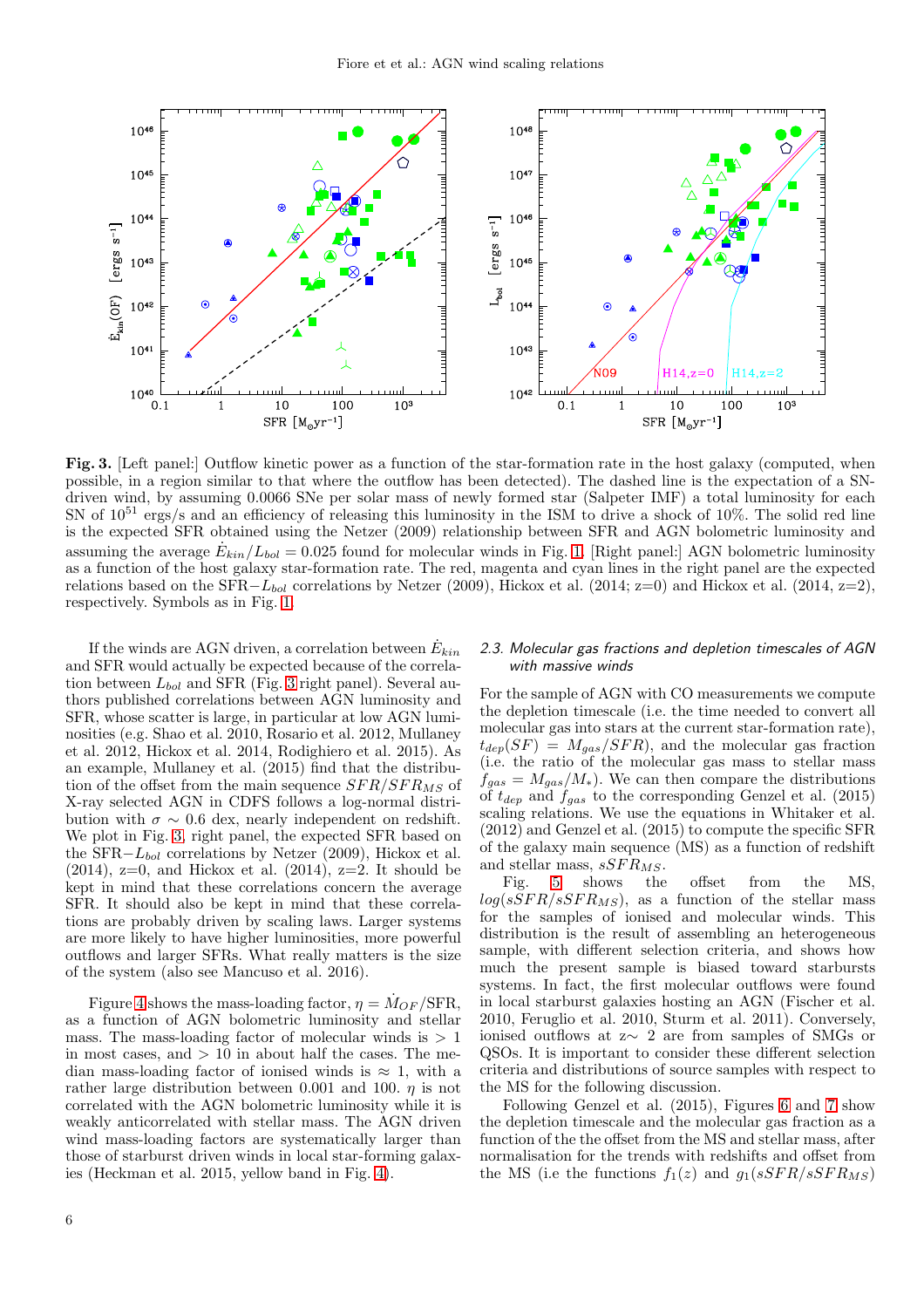Table 1. Correlations of wind parameters with AGN bolometric luminosity and host galaxies SFR

| Correlation             | slope               | Spearman Rank (SR)             | d.o.f. | null hypothesis probability |  |  |  |  |  |  |
|-------------------------|---------------------|--------------------------------|--------|-----------------------------|--|--|--|--|--|--|
|                         |                     | Molecular outflows             |        |                             |  |  |  |  |  |  |
| $M_{OF}$ vs. $L_{bol}$  | $0.76 \pm 0.06$     | 0.86                           | 15     | $<10^{-5}\,$                |  |  |  |  |  |  |
| $E_{kin}$ vs. $L_{bol}$ | $1.29 \pm 0.08$     | 0.87                           | 15     | $< 10^{-5}$                 |  |  |  |  |  |  |
| $v_{max}$ vs. $L_{bol}$ | $3.4 \pm 0.5$       | 0.80                           | 15     | $< 10^{-5}$                 |  |  |  |  |  |  |
| $L_{bol}$ vs SFR        | $0.9 \pm 0.3$       | 0.45                           | 15     | $3.6\%$                     |  |  |  |  |  |  |
| $E_{kin}$ vs SFR        | $1.2 \pm 0.4$       | 0.33                           | 15     | $4.3\%$                     |  |  |  |  |  |  |
|                         |                     | Ionised outflows               |        |                             |  |  |  |  |  |  |
| $M_{OF}$ vs. $L_{bol}$  | $1.29 \pm 0.38$     | 0.72                           | 49     | $< 10^{-5}\,$               |  |  |  |  |  |  |
| $E_{kin}$ vs. $L_{bol}$ | $1.48 \pm 0.37$     | 0.75                           | 49     | $< 10^{-5}$                 |  |  |  |  |  |  |
| $v_{max}$ vs. $L_{bol}$ | $6.1 \pm 4.4$       | 0.34                           | 49     | $0.7\%$                     |  |  |  |  |  |  |
| $L_{bol}$ vs SFR        | $2.2 \pm 1.6$       | 0.34                           | 34     | $2\%$                       |  |  |  |  |  |  |
| $\dot{E}_{kin}$ vs SFR  | $4.9 + 4.4$         | 0.19                           | 34     | $13\%$                      |  |  |  |  |  |  |
|                         |                     | Xray outflows                  |        |                             |  |  |  |  |  |  |
| $M_{OF}$ vs. $L_{bol}$  | $1.12 \pm 0.16$     | 0.75                           | 27     | $< 10^{-5}$                 |  |  |  |  |  |  |
| $E_{kin}$ vs. $L_{bol}$ | $2.0 \pm 0.4$       | 0.69                           | 27     | $<10^{-5}\,$                |  |  |  |  |  |  |
|                         |                     | $Molecular + Ionised outflows$ |        |                             |  |  |  |  |  |  |
| $v_{max}$ vs. $L_{bol}$ | $4.6 \pm 1.8$       | 0.57                           | 67     | $< 10^{-5}\,$               |  |  |  |  |  |  |
| $L_{bol}$ vs SFR        | $1.5 \pm 0.6$       | 0.44                           | 52     | $4 \times 10^{-4}$          |  |  |  |  |  |  |
| $E_{kin}$ vs SFR        | $2.1 \pm 1.4$       | 0.28                           | 52     | $2\%$                       |  |  |  |  |  |  |
|                         | Ultra Fast Outflows |                                |        |                             |  |  |  |  |  |  |
| $M_{OF}$ vs. $L_{bol}$  | $1.13 \pm 0.11$     | 0.90                           | 18     | $<10^{-5}\,$                |  |  |  |  |  |  |
| $E_{kin}$ vs. $L_{bol}$ | $1.44 \pm 0.11$     | 0.87                           | 18     | $< 10^{-5}$                 |  |  |  |  |  |  |
| $v_{max}$ vs. $L_{bol}$ | $3.9 \pm 1.4$       | 0.46                           | 18     | $0.4\%$                     |  |  |  |  |  |  |



<span id="page-6-0"></span>Fig. 4. The mass-loading factor  $\eta = M_{OF}/\text{SFR}$  as a function of AGN bolometric luminosity [left panel], host galaxy stellar mass [right panel]. The yellow band in the right panel is the range found by Heckman et al. (2015) for starburst driven galactic winds in a sample of local star-forming galaxies. Symbols as in Fig. [1.](#page-3-0)

and  $f_2(z)$  and  $g_2(sSFR/sSFR_{MS})$ , Genzel et al. 2015). We find that the depletion timescale, normalised for the offset from the MS and the trend with the redshift is between -1 and -0.5 dex shorter than the average for  $M_* < 10.5$ , further reducing at higher stellar masses (the only point close to average is the  $z=6.4$  QSO J1148+5251, which has the most uncertain estimate of both stellar mass and SFR). The normalised gas mass is also systematically smaller than the average found by Genzel et al. (2015) (a factor of  $\sim 10$ at  $M_* = 10.5$ . The normalised gas mass reduces at high stellar masses with a slope similar to that of the average  $(∼ -0.5, Genzel et al. 2015).$ 

Brusa et al. (2015b) proposed that feedback due to strong winds in massive AGN host galaxies may be the cause of the shorter depletion time scales and smaller molecular gas measured in a z 1.5 obscured QSO (XID2028, green triangle) and this may also be the case for the galaxies in our sample. However, we note that part of the offset of galaxies hosting powerful molecular winds from average star-forming galaxies may be due to the adopted conversion factor from L'(CO) to  $M_{gas}$  (we adopted  $\alpha_{CO} = 0.8$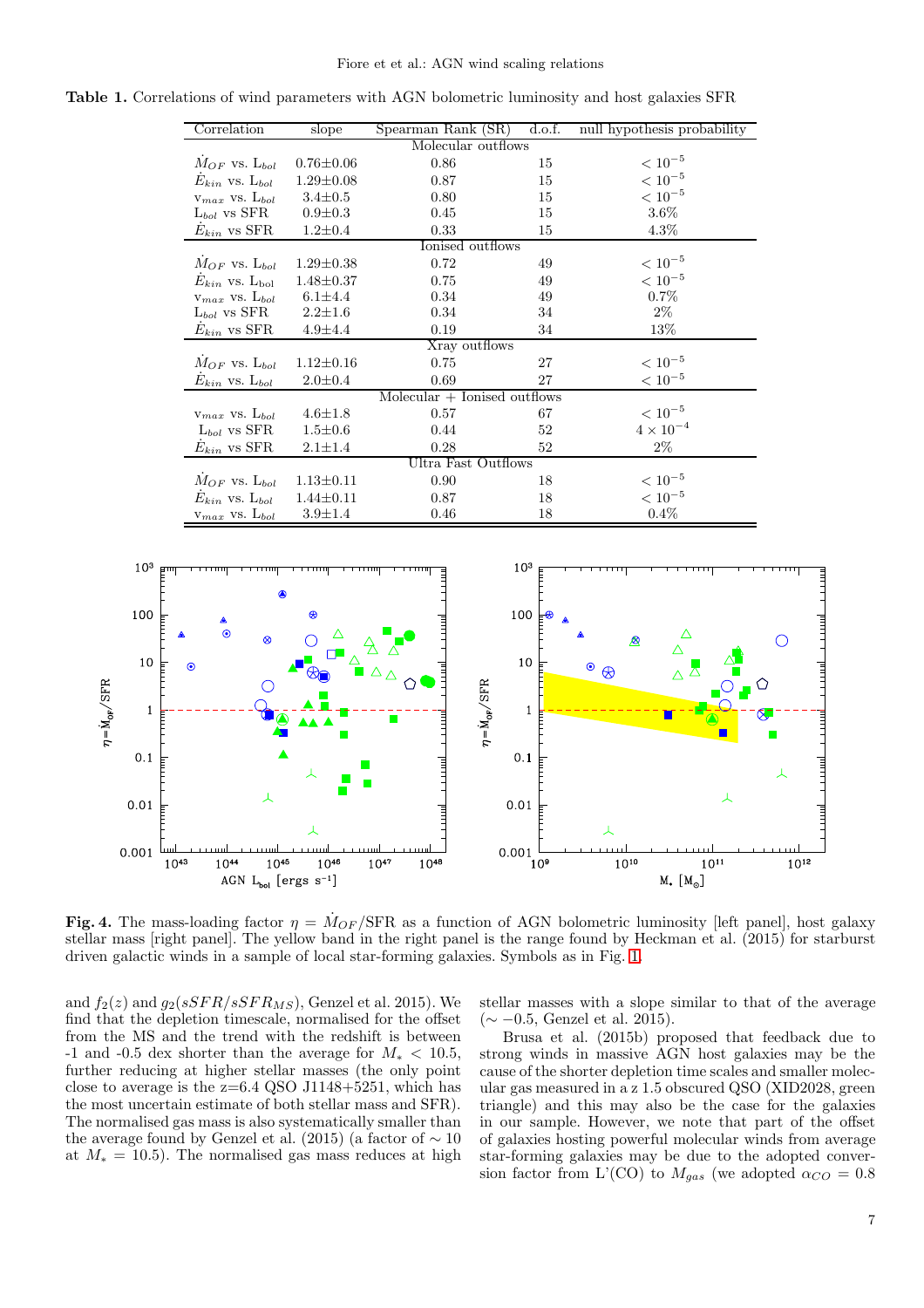

<span id="page-7-0"></span>Fig. 5. The offset from the galaxy main sequence  $(sSFR/sSFR<sub>MS</sub>)$  as a function of the AGN host galaxy stellar mass. Symbols as in Fig. [1.](#page-3-0)

for our sample, mostly made by LIRGs and ULIRGs, while Genzel et al. (2015) use a complex conversion function, that takes into account metallicity and density-temperature dependence). This may account for up to a factor of  $\sim 3-4$ in  $t_{dep}$  and  $f_{gas}$ . Even taking into account this correction, most points in Figures [6](#page-8-0) and [7](#page-8-1) would fall short of the Genzel et al. (2015) average values, in particular at high stellar masses. It should also be considered that the Genzel et al. (2015) averages themselves (i.e. the average depletion timescales and gas fraction after the subtraction of the trends with redshift and offset from the main sequence), may well be affected by uncertainties. For example, the Sargent et al. (2014) parameterisation results in a depletion timescale a factor of  $\sim$  2 shorter than the Genzel et al. (2015) one for galaxies above the MS.

Figure [8](#page-9-0) shows the star-formation against the outflow depletion timescales,  $t_{dep}(OF) = M_{gas}/\dot{M}_{OF}$ . At face value, in most systems, and in particular the six galaxy nuclei, outflows are powerful enough to deplete the galaxy molecular gas reservoir in a timescale shorter than that needed to exhaust it by forming stars at the measured rate (red dashed line). This assumes that the molecular winds are not blocked at some distance and do not dissolve out. Pressure-confined molecular clouds may, however, dissolve out as the wind expands, and CO may be efficiently photodissociated by the UV radiation, since self shielding will be strongly reduced at low densities. The best studied molecular wind so far (Markarian 231, Feruglio et al. 2015) has a size of ∼ 1 kpc. At this distance the mass in outflow strongly reduces, while its velocity remains nearly constant, suggesting that a large part of the molecular gas leaves the flow during its expansion. This molecular gas may rain back onto the nucleus or the disk, replenishing the gas reservoirs.

# 3. AGN winds in a cosmological framework

We now attempt to put the results from the previous section in the cosmological evolution framework. This will enable

## 3.1. The evolution of the AGN luminosity density

We plot in Fig. [9](#page-10-0) the evolution of the X-ray 2-10 keV AGN luminosity density for different AGN luminosities. AGN as faint as  $L(2-10 \text{ keV})=10^{42} \text{ ergs/s}$  can be detected by Chandra in ultra-deep surveys, even up to  $z=2.5-3$ . Brighter AGN with  $L(2-10)=$  >  $10^{43}$  ergs/s are observable up to z=6. For this reason, we provide two distinct plots, one including  $10^{42}$  ergs/s AGN up to z=2.5 and another including  $L(2-10)=$   $> 10^{43}$  ergs/s up to z=6. The shaded areas account for the uncertainties. AGN samples at z<3 include today several thousands objects, resulting into small statistical errors on the luminosity functions up to this redshift. In particular, the statistical error is smaller than the systematic error due to the different assumptions that authors make to account for selection effects. At  $z < 3$  the shaded areas bracket the determinations of La Franca et al. (2005), Ebrero et al. (2009), Aird et al. (2010), and Ueda et al. (2014). Conversely, X-ray selected AGN samples at  $z > 3$ are still relatively small, including hundred objects at  $z=3$ -4, a few dozen objects at  $z>4$ , and a few at  $z>6$ . Optically selected AGN at z>6 are relatively rare too, with only ∼a few dozen luminous QSOs at z>6 known so far. As a consequence, the main error source on the AGN luminosity functions at the low-medium luminosities sampled by X-ray surveys at  $z > 3$ , and by optical surveys at  $z > 6$ , is the statistical error. At z> 3 we used the Fiore et al. (2012), Ueda et al. (2014), Georgakakis et al. (2015), Aird et al. (2015), Kalfountzou et al. (2014), Vito et al. (2014), Marchesi et al. (2016), and Puccetti et al. (in preparation) AGN luminosity functions. The shaded areas account for both statistical and systematic errors. The left panel of Fig. [9](#page-10-0) clearly shows the downsizing of AGN X-ray luminosity density, with AGN of X-ray luminosity  $10^{43} - 10^{44}$  ergs/s peaking at z=1, and AGN of X-ray luminosity >  $10^{45}$  ergs/s peaking at  $z = \frac{5}{2}$ . The total AGN X-ray luminosity density peaks at  $z=1-2$ (right panel). The right panel of Figure [9](#page-10-0) also shows the galaxy UV luminosity density, scaled by a factor 10<sup>3</sup> (from Bouwens et al. 2011, 2015, Santini et al. 2009, Gruppioni et al. 2015, and Madau & Dickinson 2014). Note that the total galaxy UV luminosity density peaks at  $z=2-3$ , a redshift higher than that of the peak of the AGN X-ray luminosity density.

While the galaxy UV luminosity is linearly correlated with the SFR, the X-ray luminosity is not a good proxy of the AGN bolometric luminosity, and thus of the SMBH gas accretion rate. The relationship between X-ray luminosity and the AGN bolometric luminosity is complex and may depend on several parameters. Several authors suggested a polynomial scaling between  $logL_X$  and  $logL_{bol}$  (Marconi et al. 2004, Hopkins et al. 2006). Others suggest a scaling with the Eddington ratio (Vasudevan & Fabian 2007, Jin et al. 2012). As an example, we adopt the Marconi et al. (2004)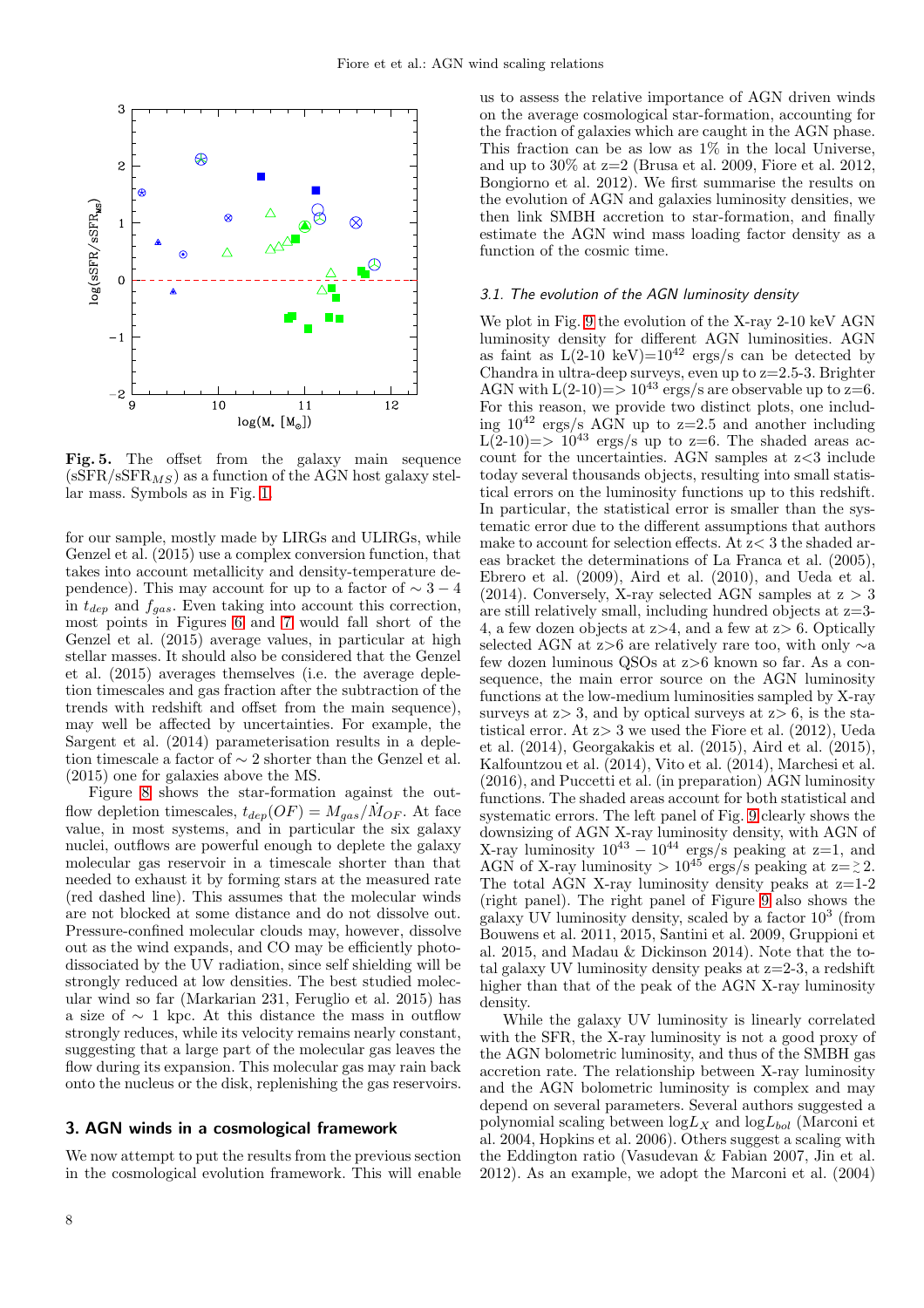

<span id="page-8-0"></span>Fig. 6. [Left panel] The depletion timescale,  $t_{dep}(SF) = M_{gas}/SFR$ , as a function of the offset from the main sequence, after normalization to the mid-line of main-sequence at each redshift, by removing the redshift dependences with the fitting functions  $f_1(z)$  in Table 3 of Genzel et al. (2015) corresponding to CO data, global distribution. [Right panel] The depletion timescale as a function of the galaxy stellar mass, after normalization to the mid-line of main-sequence, by removing the specific star-formation rate dependence with the fitting function  $g1(sSFR/sSFR(m, z, M_*)$  in Table 3 of Genzel et al. (2015) for CO data, global distribution. Symbols as in Fig. [1.](#page-3-0) The black pentagon marks J1148+5251 at z=6.4. The green triangle marks the QSO XID2028 with a detected ionised wind and measured molecular gas mass (Cresci et al. 2015, Brusa et al. 2015b). The red, dashed lines are the best linear fits to the loglog distributions of 500 CO star-forming galaxies in Genzel et al. (2015).



<span id="page-8-1"></span>Fig. 7. [Left panel] The molecular gas fraction  $f_{gas} = M_{gas}/M_{*}$  as a function of the offset from the main sequence, after normalization to the mid-line of main-sequence at each redshift, by removing the redshift dependences with the fitting functions  $f_2(z)$  in Table 4 of Genzel et al. (2015) corresponding to CO data, global distribution. [Right panel] The molecular gas fraction as a function of the galaxy stellar mass, after normalization to the mid-line of main-sequence, by removing the specific star-formation rate dependence with the fitting function  $g2(sSFR/sSFR(ms, z, M<sub>*</sub>)$  in Table 4 of Genzel et al. (2015) for CO data, global distribution. The black pentagon marks J1148+5251 at  $z=6.4$ . The green triangle marks the QSO XID2028 with a detected ionised outflow and measured molecular gas mass (Cresci et al. 2015, Brusa et al. 2015b). The red, dashed lines mark the average correlations found by Genzel et al. 2015.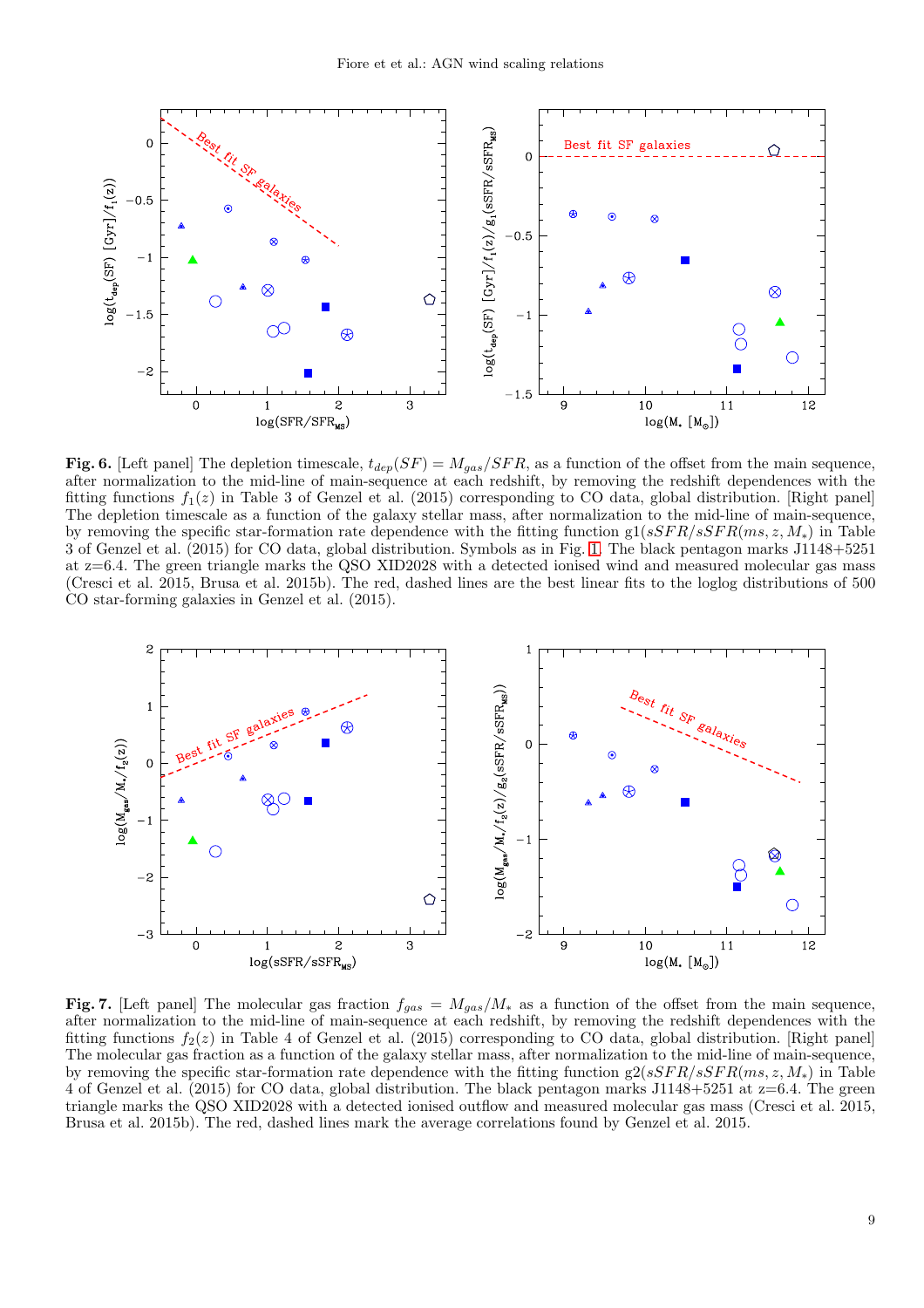

<span id="page-9-0"></span>Fig. 8. The SFR depletion timescale,  $t_{dep}(SF)$  $M_{gas}/SFR$ , as a function of the wind depletion timescale,  $t_{dep}(OF) = M_{gas}/M_{OF}$ . The red dashed line is the depletion time scale due to star formation at the measured rate.

scaling to calculate the evolution of the AGN bolometric luminosity density given in Table 2 and plotted in Fig. [10](#page-10-1) (we integrate the X-ray AGN luminosity functions in the luminosity range  $10^{42} - 10^{45}$  ergs/s). This is compared with the similar determination of Aird et al. (2015) and with the evolution of the UV luminosity density. Our determination of the AGN bolometric luminosity density based on a compilation from the papers quoted above falls short by up to a factor 30% from the Aird et al. (2015) determination (total AGN luminosity density, included the contribution of Compton thick AGN) at  $z \leq 3$ . Above this redshift it is consistent with the Aird et al. (2015) determination within the, rather large, uncertainties. The AGN bolometric luminosity density is  $\sim$  10 times smaller than the UV luminosity density at all redshift. The shape of the AGN bolometric and UV luminosity density are similar, both peaking at z=1.5-2.5. Differences are smaller than the systematic differences between different determinations of AGN bolometric (compilation in this work vs. Aird et al. 2015) and UV (compilation in this work vs. Madau & Dickinson 2014). We remark here that these results are obtained using the Marconi et al. (2004) bolometric correction to convert Xray to bolometric luminosity, while Aird et al. (2015) used the correction provided by Hopkins et al. (2006). Adopting other scalings, for example assuming a more complex relationship between bolometric luminosity, SMBH mass and Eddington ratio, would produce somewhat different results. We further investigate this issue in the next sections.

#### 3.2. SMBH accretion and star-formation

A complementary approach to compare SMBH accretion and star-formation is to self-consistently evolve the SMBH

Table 2. AGN bolometric luminosity density evolution

| Redshift       | logL(min) | logL(max) |
|----------------|-----------|-----------|
| 0.1            | 40.1      | 40.4      |
| 0.25           | 40.6      | 40.7      |
| 0.5            | 40.8      | 41.0      |
| 1              | 41.0      | 41.3      |
| 1.5            | 41.2      | 41.5      |
| $\overline{2}$ | 41.3      | 41.6      |
| 2.5            | 41.4      | 41.5      |
| 3.25           | 41.3      | 41.3      |
| 3.75           | 40.9      | 41.1      |
| 4.5            | 40.5      | 40.9      |
| 5.5            | 40.2      | 40.7      |
| 6.0            | 40.0      | 40.6      |

mass function via the continuity equation (Cavaliere et al. 1971; Small & Blandford 1992):

<span id="page-9-1"></span>
$$
\frac{\partial n_{\rm BH}}{\partial t}(M_{\rm BH},t) = -\frac{\partial (\langle \dot{M}_{\rm BH} \rangle n_{\rm BH}(M_{\rm BH},t))}{\partial M_{\rm BH}}\tag{1}
$$

 $n_{\text{BH}}(M_{\text{BH}}, t)$  is the number of SMBHs of mass  $M_{\text{bh}}$  at time t and  $\langle M_{\rm BH}(M_{\rm BH}, t) \rangle$  is the mean accretion rate, averaged over the active and inactive populations, of all SMBHs of mass  $M_{\rm bh}$  at time t. While Eq. [\(1\)](#page-9-1) neglects any contribution from SMBH mergers, the latter process does not impact the mean accretion rate but it mainly alters the redistribution of the mass function (Shankar et al. 2009). The average growth rate of all SMBHs can be computed by convolving the probability to radiate at a given fraction  $\lambda = L/L_{\text{Edd}}$  of the Eddington luminosity  $P(\lambda|M_{\text{BH}}, z)$ , and the overall probability, or "duty cycle", to be active  $U(M_{\rm BH}, z)$ 

$$
\langle \dot{M}_{\rm BH} \rangle = \int d\log \lambda \, P(\lambda | M_{\rm BH}, z) \lambda \, U(M_{\rm BH}, z) \, \frac{M_{\rm BH}}{t_{\rm s}} \,, \qquad (2)
$$

where  $t_s$  is the AGN Salpeter timescale and the integral extends over all allowed values of  $\lambda$ . The input Eddington ratio distributions are motivated by a variety of independent observational probes, while the duty cycle is selfconsistently re-computed at each time  $t$  from the ratio between the AGN luminosity function and SMBH mass function at the previous time step (the full methodology and numerical details can be found in, e.g., Shankar et al. 2013, and references therein).

It has been already emphasized in the literature that the average SMBH accretion rate density has a redshift dependence morphologically similar to the cosmological SFR density (Marconi et al. 2004; Merloni et al. 2004; Silverman et al. 2008; Zheng et al. 2009; Shankar et al. 2009). We provide in Fig. [11](#page-11-0) our estimate of the ratio between SMBH growth and SFR density. We first extract  $\langle M_{\rm BH}(M_{\rm BH}, z) \rangle$  from the continuity equation models of Shankar et al. (2013), and bin it in the ranges  $7 < \log M_{\rm bh}/M_{\odot} < 8$ ,  $8 < \log M_{\rm bh}/M_{\odot} <$ 9, and  $\log M_{\text{bh}}/M_{\odot} > 9$ , which implies integrating it over the appropriate mass range of active SMBH mass function at all epochs. We thus convert an accretion rate, measured in  $M_{\odot}$  yr<sup>-1</sup> to a SMBH accretion rate density, measured in  $M_{\odot} yr^{-1} Mpc^{-3}$ . We then divide the accretion rate density for the average SFR density. Finally, we take the SFR densities in the stellar mass ranges  $10 < \log M_{\text{star}}/M_{\odot} < 11$ and  $\log M_{\rm star}/M_{\odot} > 11$  and relate then to the accretion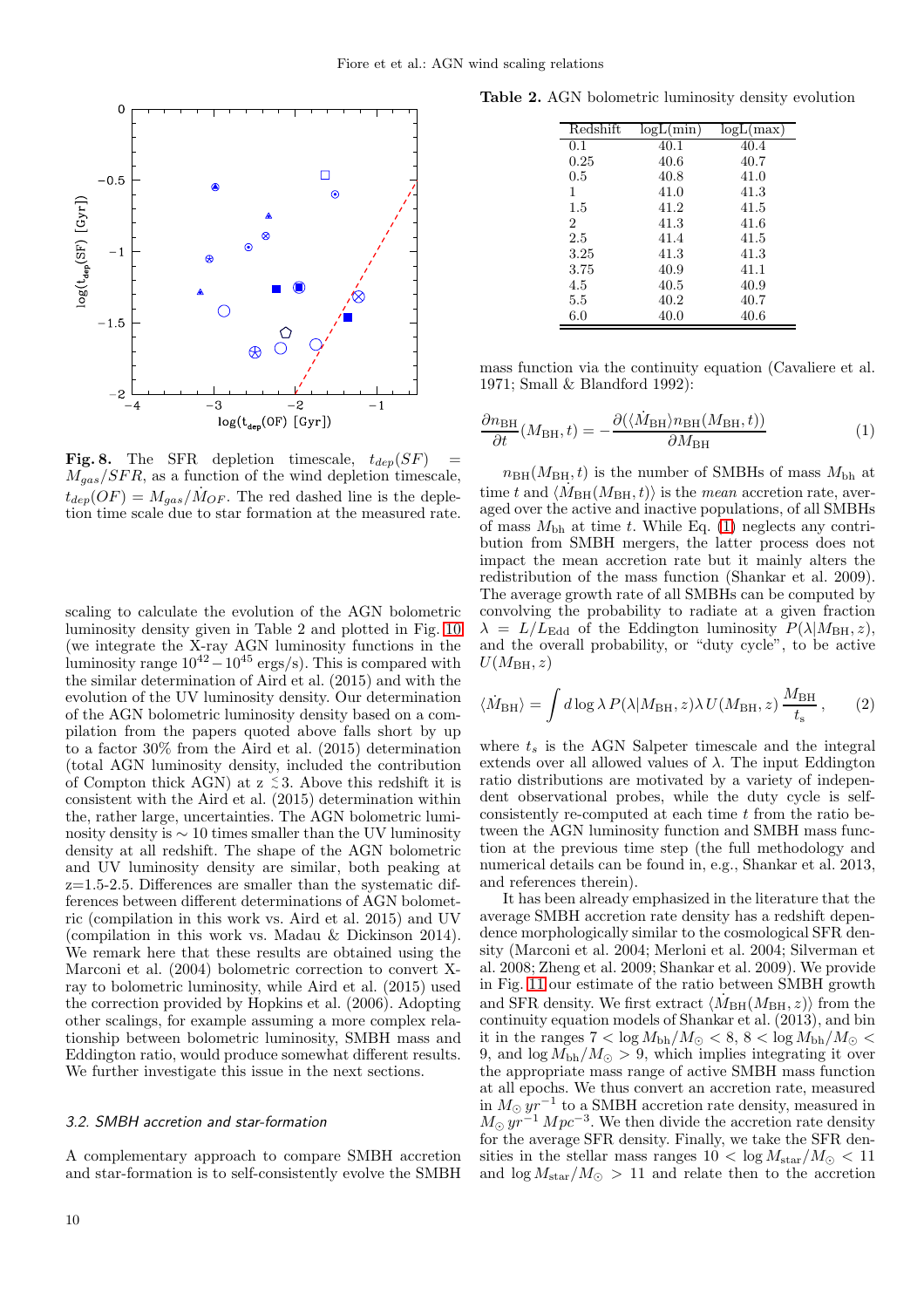

<span id="page-10-0"></span>Fig. 9. The evolution of the X-ray 2-10 keV AGN luminosity density for different AGN luminosities. [Left panel]: AGN luminosity density for AGN, split in ranges of 2-10 keV luminosity, as labeled. Cyan bands show the SF luminosity density as estimated by Santini et al. (2009) and Gruppioni et al. (2015), divided by a factor of 1000 for plotting purpose, for galaxies with  $\log M_* = 10-11$  and  $\log M_* > 11$ . [Right panel:] total AGN luminosity density for AGN with L(2-10)=> 10<sup>43</sup> ergs/s (red band). SF luminosity density as estimated by Santini et al. (2009), Gruppioni et al. (2015), and Bouwens et al. (2011, 2015) and divided by a factor 1000 for plotting purposes (cyan band). Average SF luminosity density as estimated by Madau & Dickinson (2014) (black solid line).



<span id="page-10-1"></span>Fig. 10. The evolution of the AGN bolometric luminosity density: the red band has been computed from a compilation of X-ray luminosity functions integrated in the range  $log L_X = 42 - 45$ , se text for details, and assuming the Marconi et al. (2004) bolometric correction; the blue solid line is the Aird et al. (2015) determination. Fort the UV luminosity density the cyan band is the average of a compilation from Santini et al. (2009), Gruppioni et al. (2015), Bouwens et al. (2011, 2015). The black solid line is the Madau & Dickinson (2014) determination.

rate densities from SMBH of masses  $7 < \log M_{\rm bh}/M_{\odot} < 8$ and  $\log M_{\rm bh}/M_{\odot} > 8$ , respectively. This allows us to infer an approximate mass-dependent correlation between  $\langle \dot{M}_{\text{BH}}(M_{\text{BH}}, z) \rangle$  and SFR density. All models predict, on average, a nearly constant ratio in time of the SMBH mean accretion and SFR (red shaded area). The top panels corresponds to constant Eddington ratio distribution at all redshifts and constant radiative efficiency  $\epsilon = 0.06$  (left) and  $\epsilon = 0.2$  (right). Note that the average ratio between the SMBH accretion rate density and SFR density is about  $3 \times 10^{-4}$  and  $10^{-4}$  for  $\epsilon = 0.06$  and  $\epsilon = 0.2$ , respectively. Note that the latter ratio is consistent with the intrinsic value computed by Shankar et al. (2016) for the same  $\epsilon$ . At all redshifts the ratio is higher for massive galaxies. The peak ratio of less massive galaxies is at  $z=0.5-1$  (which is also the redshift at which the density of low luminosity AGN  $(L_{2-10keV} \, \lesssim 10^{44} \, \text{ergs/s})$  peak). Similar conclusions apply to the other models analyzed: evolving Eddington ratio (lower-left panel), and mass-dependent radiative efficiency (lower-right panel). Interestingly, the strong, apparent co-evolution between accreting SMBHs and galaxies appears to break down for the least massive galaxies, while the most massive galaxies tend to align with a ratio of  $5-10 \times 10^{-4}$  or higher.

## 3.3. The evolution of the AGN wind mass-loading factor

The remarkable correlation between the AGN bolometric luminosity,  $L_{bol}$ , AGN wind mass outflow rate,  $M_{OF}$ , and kinetic power,  $\dot{E}_{kin}$  (see Fig. [1](#page-3-0) and Section 2) suggests that the AGN bolometric luminosity density can be converted to a density of wind mass outflow rate and kinetic power. This can then be divided by the SFR density to compute an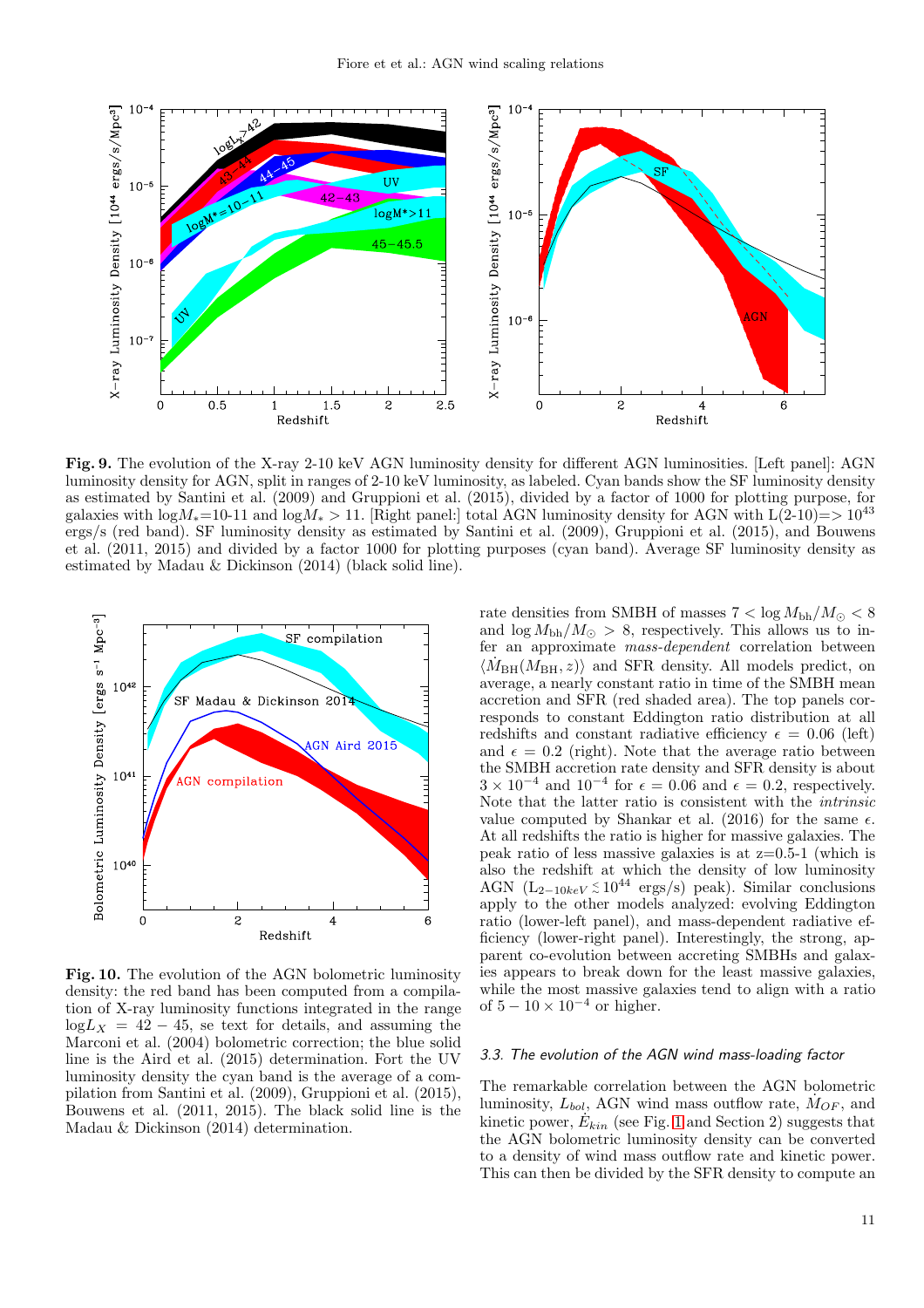

<span id="page-11-0"></span>Fig. 11. The ratio between the SMBH accretion rate and SFR densities as a function of the redshift. [Upper-left panel]: constant radiative efficiency  $\epsilon = 0.06$  and constant Eddington ratio distribution at all redshifts. [Upper-right panel]: constant radiative efficiency  $\epsilon = 0.2$  and constant Eddington ratio distribution at all redshifts. [Lower-left panel]: an evolving Eddington ratio (eg. 15 in Shankar et al. 2013),  $\epsilon = 0.2$ . [Lower-right panel]: mass-dependent radiative efficiency  $(\epsilon \text{ from } 0.05 \text{ to } 0.4 \text{ linearly with BH black hole mass at all redshifts and evolving Eddington ratio.}$ 

"average" mass-loading factor as a function of the redshift (under the assumption that:

$$
<\eta>=<\dot{M}_{OF}D/SFRD>\sim<\dot{M}_{OF}D>/)(3)
$$

To this purpose, we converted the AGN bolometric luminosity density into a density of the AGN mass outflow rate using Monte Carlo realisations. More in detail, we first randomly chose a bolometric luminosity following the luminosity function distribution in each given redshift bin, and then convert it into mass outflow rate assuming  $\dot{M}_{OF} \propto L_{bol}^{0.76}$  (baseline scaling), and normalization consistent with the findings for molecular winds in Section 2 (we used the scaling  $log \dot{M}_{OF} = 0.76 * log L_{bol} - 32$ , dashed line Fig. 1 left panel). We remark that this scaling refers to a biased sample of local AGN, and we assume that the same scaling holds at all redshifts. To study how much our conclusions depend on the exact form of the scaling, we calculated the mass outflow rate densities also adopting two different scalings: a square root scaling between the AGN mass outflow rate and the bolometric luminosity and a linear scaling. We first discuss the results obtained with the baseline scaling, and then comment on the differences with respect to the flatter and steeper scalings.

A proper comparison between AGN activity and host galaxy SFR requires at least a rough separation between activity in galaxies of different stellar mass. Santini et al. (2009) and Gruppioni et al. (2015) provides estimates of the SFR for galaxies separated into two mass bins,  $log M_* > 11$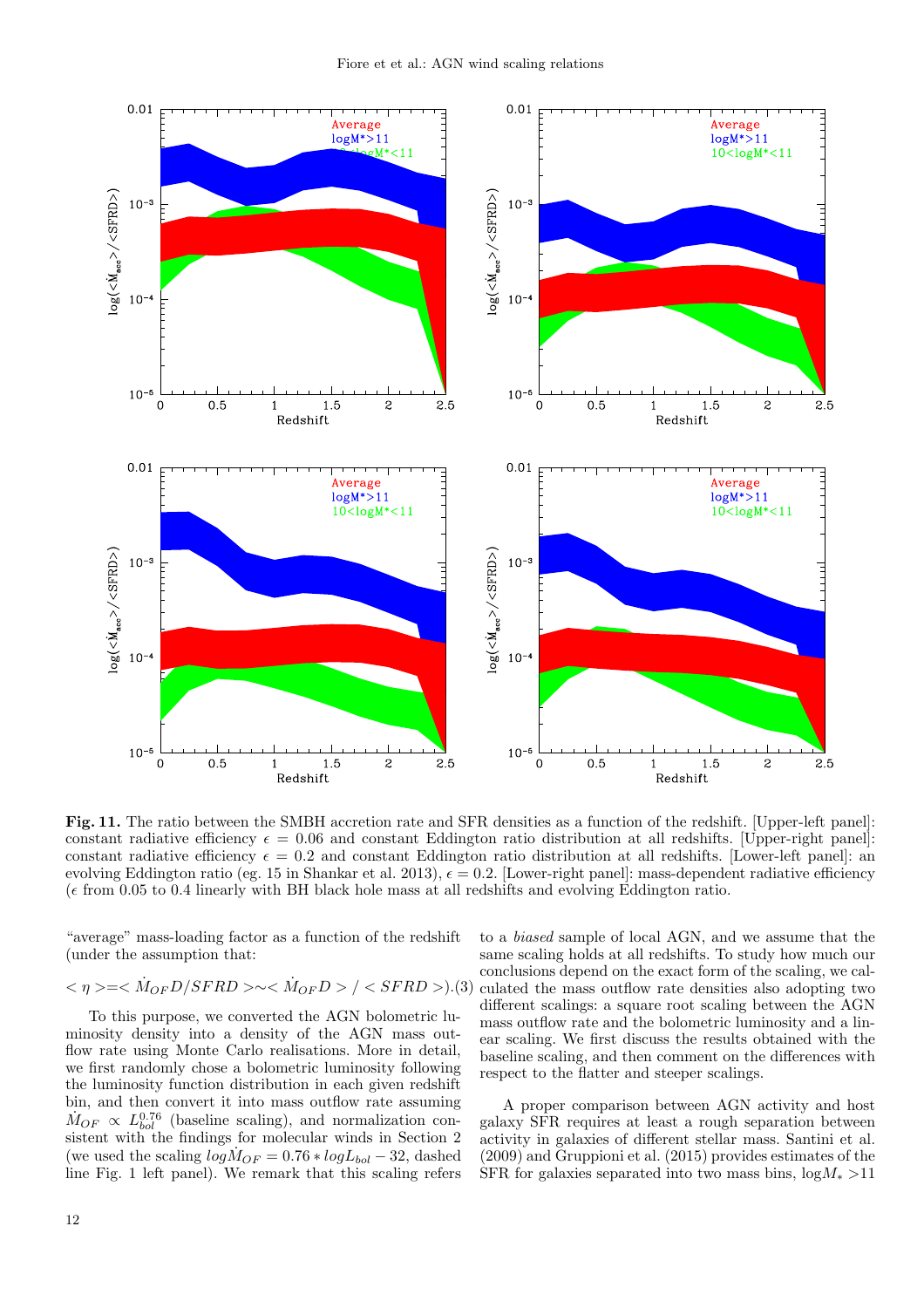and  $10 < log M_{*} < 11$ . To statistically evaluate the contribution of AGN wind mass outflow rate into these two galaxy mass bins we need to statistically associate to each AGN bolometric luminosity realization a host galaxy stellar mass. This can be done by associating to the AGN bolometric luminosity a SMBH mass (by assuming a distribution of Eddington ratios), and then converting the SMBH mass to a stellar mass. This was done using the results briefly presented in the previous section and in Shankar et al. (2013, 2016). In particular, we used the model with  $\epsilon = 0.06$  and the Eddington ratio distribution given by eq. 15 of Shankar et al. (2013), and the SMBH mass - galaxy mass correlation given by eq. 6 of Shankar et al. (2016), assuming an intrinsic dispersion of 0.4 dex. The resulting distributions of AGN wind mass outflow rates (total, and in the two stellar mass bins given above), have been binned to build AGN mass outflow rate density functions.  $10^8$  realizations have been randomly chosen in each redshift bin. Fig. [12,](#page-12-0) shows the average mass-loading factor, i.e. the ratio between the resulting AGN wind outflow rate density and the average SFR density as a function of the redshift. The average mass-loading factor is between 20% and 40% for the average population and peaks at z∼1. The distributions are quite different when splitting the galaxy population in low mass stellar mass galaxies  $(10^{10} - 10^{11} \text{ M}_{\odot})$  and high stellar mass galaxies (>  $10^{11}$  M<sub>☉</sub>). Small mass galaxies hosting, on average, fainter nuclei with energetically fainter AGN winds, are less affected by AGN winds than larger galaxies, hosting, on average, more luminous nuclei, with more energetic winds. The latter galaxies (stellar masses  $>10^{11}\,$  $M_{\odot}$ ) are, on average, strongly affected by AGN winds at  $z \leq 2$ , where they have  $\langle \eta \rangle \geq 1$ . The relative importance of AGN winds reduces at z> 2 also in massive systems, remaining however always higher than that in less massive systems. In this calculation we used the new calibration of the intrinsic SMBH mass-galaxy mass correlation found by Shankar et al. (2016) to split the average mass loading factor into massive and less massive systems. Similar conclusions are obtained using the traditional, biased, correlation.

We calculated the average mass loading factor by assuming a square root and a linear scaling between the wind mass outflow rate and the bolometric luminosity. In the former case the curves shift to slightly lower redshift (peak redshift between 0.5-1), and lower value of the average loading factor (10-30%), while for the latter case the opposite trend is observed. We also calculate the average mass loading factor by assuming different normalizations of the  $\dot{M}_{OF} - L_{bol}$ scaling. To bring the average mass loading factor to  $\sim 1$ would require a normalization ∼ 3times higher than the dashed line in Fig.1, left panel, completely inconsistent with the present data. Changing the normalization within its statistical error does not change significantly the conclusions described above.

## 4. Discussion

# 4.1. AGN wind scaling relations

As mentioned above, while winds are ubiquitous in AGN, both their effect on AGN host galaxies and their cumulative effect on galaxy evolution is poorly understood. To gain more insight on this topics we collected wind, AGN and



<span id="page-12-0"></span>**Fig. 12.** The average mass-loading factor  $\langle \eta \rangle = \langle \rangle$  $\dot{M}_{OF}D$  > / < SFRD > as a function of the redshift. Red=average; blue= $M* > 10^{11} M_{\odot}$ ; green= $10^{10} < M* <$  $10^{11} M_{\odot}$ .

host galaxy data for 94 AGN with massive winds detected at differente scales and ionization states.

We find a strong correlation between mass outflow rate  $\dot{M}_{OF}$  and AGN bolometric luminosity  $L_{bol}$  for both molecular winds  $(M_{OF} \propto L_{bol}^{0.76 \pm 0.06})$  and ionised winds  $(M_{OF} \propto L_{bol}^{1.29 \pm 0.38})$ . Models implying shocks expanding into an isothermal sphere (density  $\propto R^{-2}$ ) predict  $\dot{M}_{OF} \propto$  $L_{bol}^{1/3}$  (Faucher-Giguere & Quataert 2012, King & Pounds 2015). Lapi et al. (2005) finds a  $\dot{M}_{OF} \propto L_{bol}^{0.5}$  scaling in the case of an isothermal density profile, if the ratio between the outflow energy and the energy of the ambient ISM  $\Delta E/E$  is kept constant. Steeper scalings can be obtained for shocks expanding in a medium where the density profile is flatter than the isothermal case (Faucher-Giguere & Quataert 2012). However, it should be considered that all quoted models refer to a total mass outflow rate and do not consider multi-phases winds, while our determinations concern a particular wind phase (neutral-molecular or atomic-ionized).

Because the scaling of  $\dot{M}_{OF}$  with  $L_{bol}$  of ionised winds is steeper than that of molecular wind, the ratio between molecular and ionized mass outflow rate reduces toward high bolometric luminosity. For the sources of our sample with molecular gas estimates we also find that the molecular gas depletion timescale and the molecular gas fraction, both corrected for the trends with the redshift and with the distance from the main sequence according to the recipe of Genzel et al. (2015), are 3-30 times shorter and  $\sim$  10 times smaller, respectively, than the average of starforming galaxies with similar SFR, stellar mass, distance from the main sequence and redshift. One may speculate then that at high AGN bolometric luminosity and wind kinetic power, the reduced molecular gas fraction may be due to the destruction of molecules in the wind, leading to a large fraction of gas in the atomic/ionised phase. Indeed,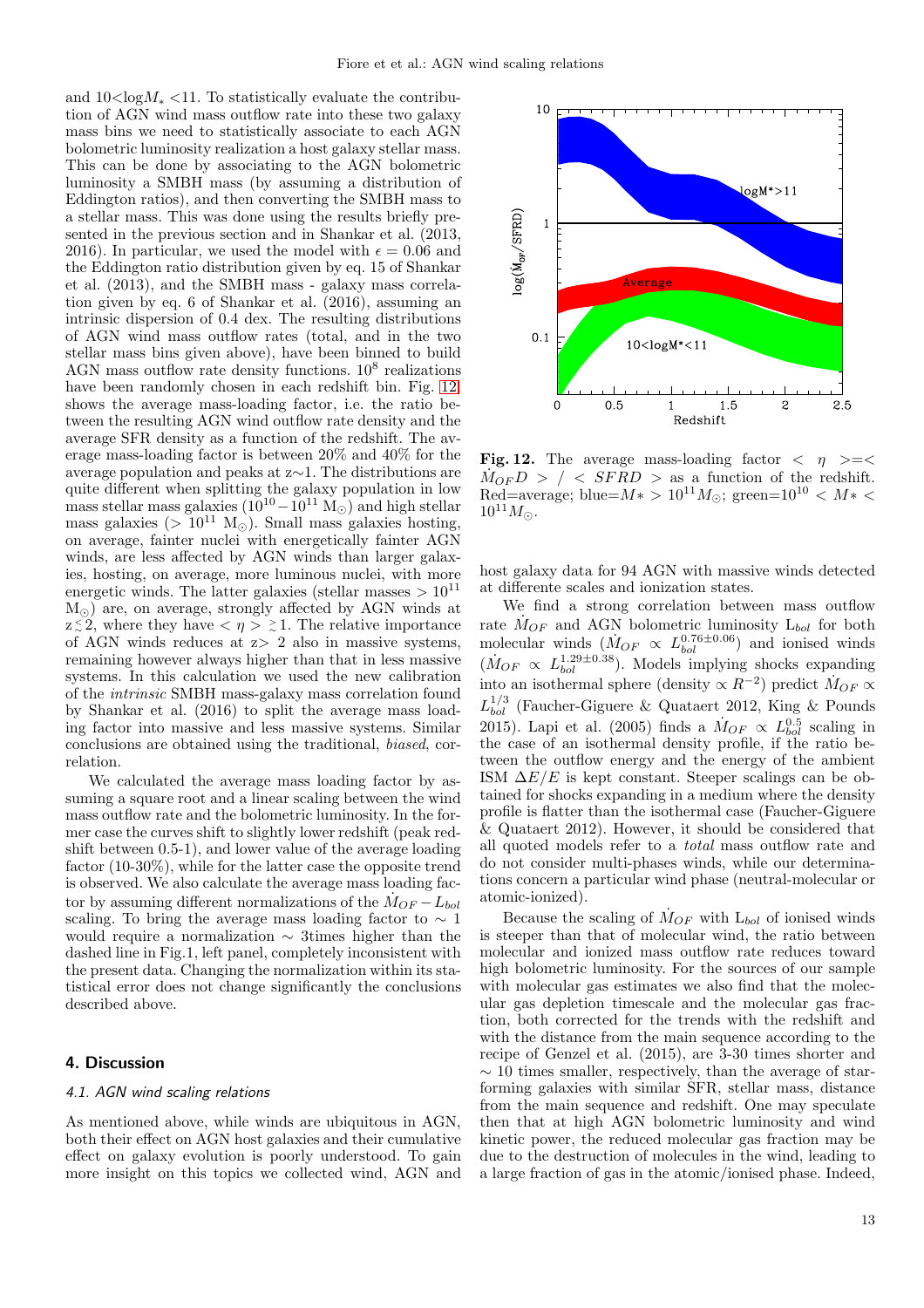models of molecular shocks at densities  $> 10^4$  cm<sup>-3</sup> predicts that the shock will dissociate  $H_2$  and become J type (Draine et al. 1983). Models of J-type shocks predict efficient reformation of molecules in the post-shock gas, as well as UV radiation to photo-dissociate CO and significant HCN formation (Neufeld & Dalgarno 1989). Interestingly, where observations sensitive enough to detect HCN do exist, (e.g. Markarian 231), enhanced HCN broad wings have been revealed (Aalto et al. 2012, 2015).

We find a strong correlation between  $v_{max}$  and the AGN bolometric luminosity for extended molecular winds (mostly CO winds), ionised winds and X-ray UFOs. The scaling of  $v_{max}$  with  $L_{bol}$  of molecular+ionised winds is similar to that of UFOs. Both scalings between bolometric luminosity and maximum velocity are consistent with  $v_{max}$  to the fifth power, similar to the MBH- $\sigma$  scaling. It is interesting to note that this scaling is similar to that predicted by Costa et al. (2015) for the case of energy conserving outflows (see their eqs. 16 and 17).

It is instructive to compare the latter results with those of samples of similar (or even bigger) size from Herschel spectroscopy of OH lines. Relative to CO, the specific characteristic of OH in galaxies is that lines are likely radiatively (instead of collisionally) excited, and thus selectively trace a warmer outflow region, closer to the circum-nuclear source of strong far-IR radiation density. Although the outflow is not spatially resolved the observed excitation conditions provide information about the spatial extent of the outflow, which enables the estimation of the outflow physical parameters (mass-outflow rate, mechanical power and energy).

Gonzalez-Alfonso et al. (2014) present a detailed analysis of OH signal in Markarian 231. The blue wing of the absorption detected in the high-lying  $65\mu$ m doublet with  $E_{lower}$ =290 K, with high-velocity shifts >1000 km/s, indicates that the excited outflowing gas is generated in a compact and warm (circum)nuclear region (diameter of a few hundred pc). Aalto et al 2012 and Cicone et al. 2012 found that the molecular outflow size in Markarian 231 decreases with the critical density (it is smaller for higher CO transition and for HCN). OH transitions may lie on this trend. Furthermore, OH outflow velocities and massoutflow rates are similar to that derived from CO in the few sources where both CO and OH winds are detected simultaneously (see the Appendix).

Spoon et al. (2013) analysed the  $79\mu$ m and  $119\mu$ m OH transitions in a sample of 24 ULIRGs at  $z < 0.26$ . Veilleux et al. (2013) analysed the OH 119 $\mu$ m transition in 43 mergers at z<0.3, mostly ULIRGs and QSOs (six objects are in common with the Spoon et al. 2013 sample). Both works found that outflows are a common (seen in  $>70\%$  of the cases), and that the relative strength of the OH emission component decreases as the silicate  $9.7\mu$ m absorption increases, locating the OH outflows inside the obscured nuclei. Both authors also found that the outflow velocity does not correlate with the galaxy SFR while it correlates with AGN bolometric luminosity, suggesting that, at least in ULIRGs and QSOs, AGN dominates over star-formation in driving the outflow (also see Cicone et al. 2014).

More recently, Stone et al. (2016) searched for outflowing OH in 52 local (distance <50Mpc) AGN, selected at hard X-ray wavelengths by Swift BAT. While OH is detected in absorption in 17 cases, outflows  $(v_{84} < 300 \text{km/s})$ are detected in four cases only (detection rate of 24%). Combining this sample with that of Veilleux et al. (2013), Stone et al. confirm the trend of outflow velocity with AGN bolometric luminosity. Furthermore, increasing by several order of magnitude the dynamic range in SFR, a trend of outflow velocity with SFR emerges, suggesting that at low AGN bolometric luminosities both AGN and star-formation contribute in driving OH outflows (see also Gonzalez-Alfonso et al. 2016).

We report in Fig. [2](#page-4-0) the  $L_{bol}-v_{max}$  (and  $L_{bol}-v_{84}$ ) scalings found by Spoon et al. (2013) and Veilleux et al. (2013) for OH outflows. While the Veilleux et al. scalings agree quite well with our results, the Spoon et al. (2013) scaling is somewhat flatter than both the Veilleux et al (2013) scaling and our scalings. We note that the dynamic range in bolometric luminosity covered by Spoon et al. (2013) is smaller than that of Veilleux et al. (2013) and much smaller than ours, and that the uncertainty on the slope of a correlation depends linearly on the dynamic range. Unfortunately, Stone et al. (2016) do not publish a best fit correlation between  $v_{84}$  and  $L_{bol}$ . However, we mark in Fig. [2](#page-4-0) the loci covered by two groups of Swift BAT AGN with  $42.3 < L_{bol} < 43.3$  and  $43.3 < L_{bol} < 43.3$  and by the outlier NGC7479. We note that the Stone et al. results on low luminosity AGN align reasonably well along the correlation found for our sample, once allowing for the offset between  $v_{84}$  and  $v_{max}$ .

If the scaling of  $v_{max}$  with  $L_{bol}$  of molecular+ionised winds is similar to that of UFOs, than at each given bolometric luminosity the ratio between UFO maximum velocity and molecular-ionized wind maximum velocity should be similar and equal to  $\sim$  40 – 50. This implies that the gas mass involved in Galaxy scale outflows should be 1500-2500 times the gas mass involved in nuclear high velocity winds. This prediction can be verified by measuring in the same objects both the nuclear and the galaxy scale winds. So far this has been possible in three AGN only, Markarian231 (Feruglio et al. 2015), IRASF11119+13257 (Tombesi et al. 2015) and APM08279 (Feruglio et al., in preparation). In these three cases the ratio between the gas mass of the nuclear and galaxy scale winds is in the right ballpark, but more observations of this kind are clearly needed before drawing a strong conclusion (see also Stern et al. 2016).

#### 4.2. AGN winds in a cosmological context

We use the continuity equation to compute the evolution of the SMBH accretion rate and compare it to the cosmic SFR density. We find that, the ratio of the average SMBH mean accretion density and average SFR density is about constant with redshift. In massive galaxies the ratio is about constant for constant Eddington ratio distributions and constant radiative efficiencies, while it decreases with increasing redshift for an evolving Eddington ratio distribution and a mass dependent radiative efficiency. For less massive galaxies the ratio peaks at z∼0.5-0.7 in all studied cases.

We evaluate the evolution of the average AGN wind mass-loading factor,  $\langle \eta \rangle$ , the relative importance of AGN winds to deprive star-formation from its fuel, by convolving the AGN wind - AGN bolometric luminosity scaling relation with AGN bolometric luminosity density, and dividing the result for the SFR density. We find that if  $\dot{M}_{OF} \propto L_{bol}^{0.76}$ , as suggested by molecular winds,  $\langle \eta \rangle$  is between 0.2 and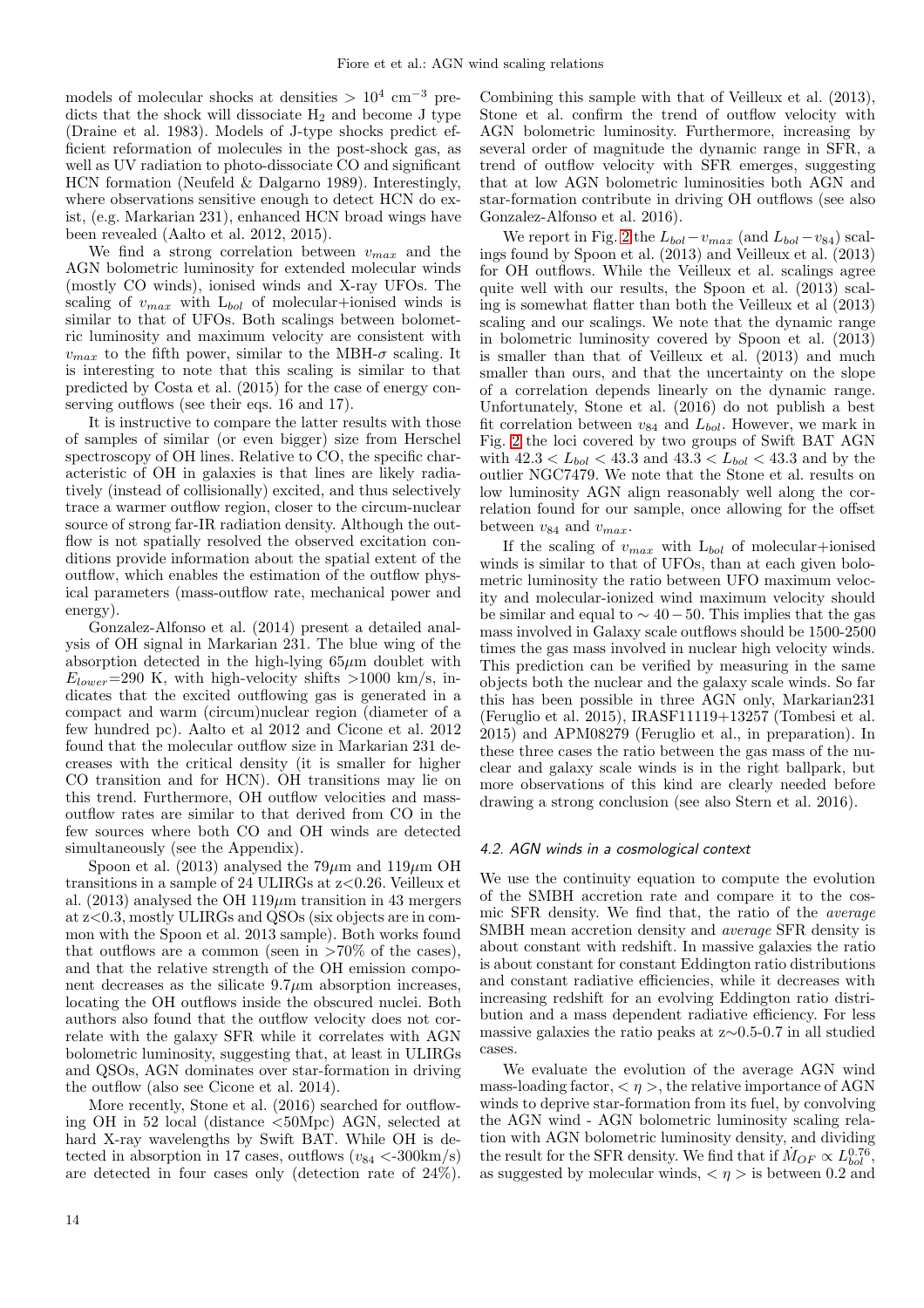0.3 for the full galaxy population. Instead,  $\langle \eta \rangle > 1$  for massive galaxies at  $z \leq 2$ . A tentative conclusion is then that AGN winds are, on average, powerful enough to clean galaxies from their molecular gas (either expelling it from the galaxy or by destroying the molecules) in massive systems at least at  $z \leq 2$ . At higher redshifts the uncertainties in both wind mass outflow rate density and SFRD are today too big to derive solid conclusios. Should the scaling between  $\dot{M}_{OF}$ and  $L_{bol}$  be steeper than assumed above,  $\langle \eta \rangle$ , would be higher. The steep rise of  $\langle \eta \rangle$  between z=1 and z=0.2 for massive galaxies is due to the equally steep decrease of the SFRD in these systems. We caution that our results are obtained using a crude splitting of galaxies into two broad groups, and, of course, the results are sensitive to the particular galaxy mass threshold adopted for the splitting, in particular where the trends are steeper.

We remark again that all results presented above are based on heterogeneous and biased AGN wind samples. In particular, the relationships between molecular wind properties and AGN/host galaxy properties are calibrated at low-redshift only. We assume that similar scalings hold up to  $z=2-3$ , which is something that only new deep ALMA, NOEMA and VLA observations can confirm. Despite these limitations, our results suggest that AGN wind kinetic energy rate and mass-loading factor can be large in single systems. They *may* still be important when diluting their effect by accounting for the short AGN phases compared to the star-formation cosmic timescales. AGN winds may be the long sought smoking gun of AGN 'feedback in action, in massive galaxies at  $z \leq 2$ , while at smaller masses other mechanisms are also likely to be in place (e.g. Peng et al. 2015).

The relationship between AGN winds and SFR does not appear to be simple, even in the best studied systems with the strongest winds. The idea that AGN driven winds may simply clean their host galaxies from dense gas, thus stopping the formation of any new star, is probably an oversimplistic view of a very complex, non linear process. Winds inject energy and entropy in the ISM, ionising and heating it up. Outflowing gas may experience different phases, as our results suggest (but note that it is not at all clear how dense cold molecular gas can be involved in these winds, see Ferrara & Scannapieco 2016). A fraction may leave the system and pollute the circum-galactic medium, but some may rain back into the galaxy disk. The gas leaving the galaxy may inject energy, entropy and metals into the circum-galactic medium (CGM), thus affecting the cooling of the CGM gas and, in doing so, affecting further gas accretion into the galaxy. AGN feedback is then likely part of a complex feeding and feedback cycle, consistent with a strong form of AGN/galaxy co-evolution. Gas cools down forming stars and accreting toward the nucleus, giving rise to the growth of the central SMBH through luminous AGN phases. In turn, the AGN powers winds that can heat both ISM and the CGM, altering further star-formation and nuclear gas accretion. The SMBH growth is then stopped, as well as nuclear activity and winds, until new cold gas accretes toward the nucleus, so starting a new AGN episode. In this cycle winds and feedbacks might be identified with the 'growth hormone' of galaxies, that regulates and modulates galaxy and BH growth.

Finally, AGN winds may help in cleaning the way through their host galaxy, by both removing the gas, and by ionising it through shocks and high energy radiation, thus allowing ionising photons from both the AGN and the star-forming regions to escape in the IGM (Giallongo et al. 2015). This may contribute to the ionising UV background at high-z, which is eventually the responsible for re-ionizing the Universe at  $z=6-8$ .

# 5. Conclusions

We collected multi-wavelength observations of 94 AGN host galaxies at various redshifts, characterised by the presence of a wind detected in a given gas phase. We used these observations to study the scaling relationships between wind properties, AGN properties and host galaxy properties. We report the following findings:

- 1. We confirm, over the largest sample available to date, the remarkable correlation between mass outflow rate and AGN bolometric luminosity (Fig. 1, left panel). For molecular winds,  $\dot{M}_{OF} \propto L_{bol}^{0.76 \pm 0.06}$  while for ionised winds the scaling is  $M_{OF} \propto L_{bol}^{1.29 \pm 0.38}$  (Table 1). These scalings are steeper than those predicted by shock models expanding into a medium with an isothermal density profile. Flatter density profiles may help in explaining the observed scaling.
- 2. The scaling of  $\dot{M}_{OF}$  with  $L_{bol}$  is steeper for ionised winds than for molecular winds, meaning that the ratio between molecular to ionised mass outflow rates reduces at the highest AGN bolometric luminosities, i.e. the fraction of outflowing gas in the ionised phase increases with the bolometric luminosity.
- 3. The wind kinetic energy rate  $\dot{E}_{kin}$  is correlated with  $L_{bol}$  (Fig. 1, right panel) for both molecular and ionised outflows  $(\dot{E}_{kin}/L_{bol} \sim 1 - 10\%$  for molecular winds,  $\dot{E}_{kin}/L_{bol} \sim 0.1 - 10\%$  for ionised winds). About half Xray absorbers and BAL winds have  $\dot{E}_{kin}/L_{bol} \sim 0.1-1\%$ with another half having  $\dot{E}_{kin}/L_{bol} \sim 1 - 10\%$ . A few UFOs may have  $\dot{E}_{kin} \sim L_{bol}$ , although the uncertainties in the estimate  $\dot{E}_{kin}$  of UFOs is quite large.
- 4.  $v_{max}$  correlates with the bolometric luminosity for molecular+ ionized winds and for UFOs (Fig. 2, left panel). Both scalings are statistically consistent with each other, implying that, at each given bolometric luminosity, the ratio between UFO maximum velocity and molecular-ionized wind maximum velocity is  $\sim 40 - 50$ and that the total gas mass involved in Galaxy scale outflows should be 1500-2500 times the gas mass involved in nuclear high velocity winds.
- 5. The momentum load of most molecular winds is  $P_{OF}/P_{AGN} > 3$ , half have momentum load  $> 10$ , pointing toward molecular winds observed in the energy conserving phase. About half ionised winds have momentum load  $< 1$  with the other half having  $P_{OF}/P_{AGN} > 1$ and a few  $> 10$ , suggesting that also several ionised winds may be energy conserving. BAL winds and X-ray absorbers have momentum load in the range 0.01-1. Fast X-ray winds may be identified with the momentum conserving, semi-relativistic wind phase, occurring on scales close to the accretion disc. BAL winds share similar velocities and momentum load of warm absorbers (Fig. 2, right panel).
- 6. Similar to other studies, we found that most molecular winds and the majority of ionised winds have kinetic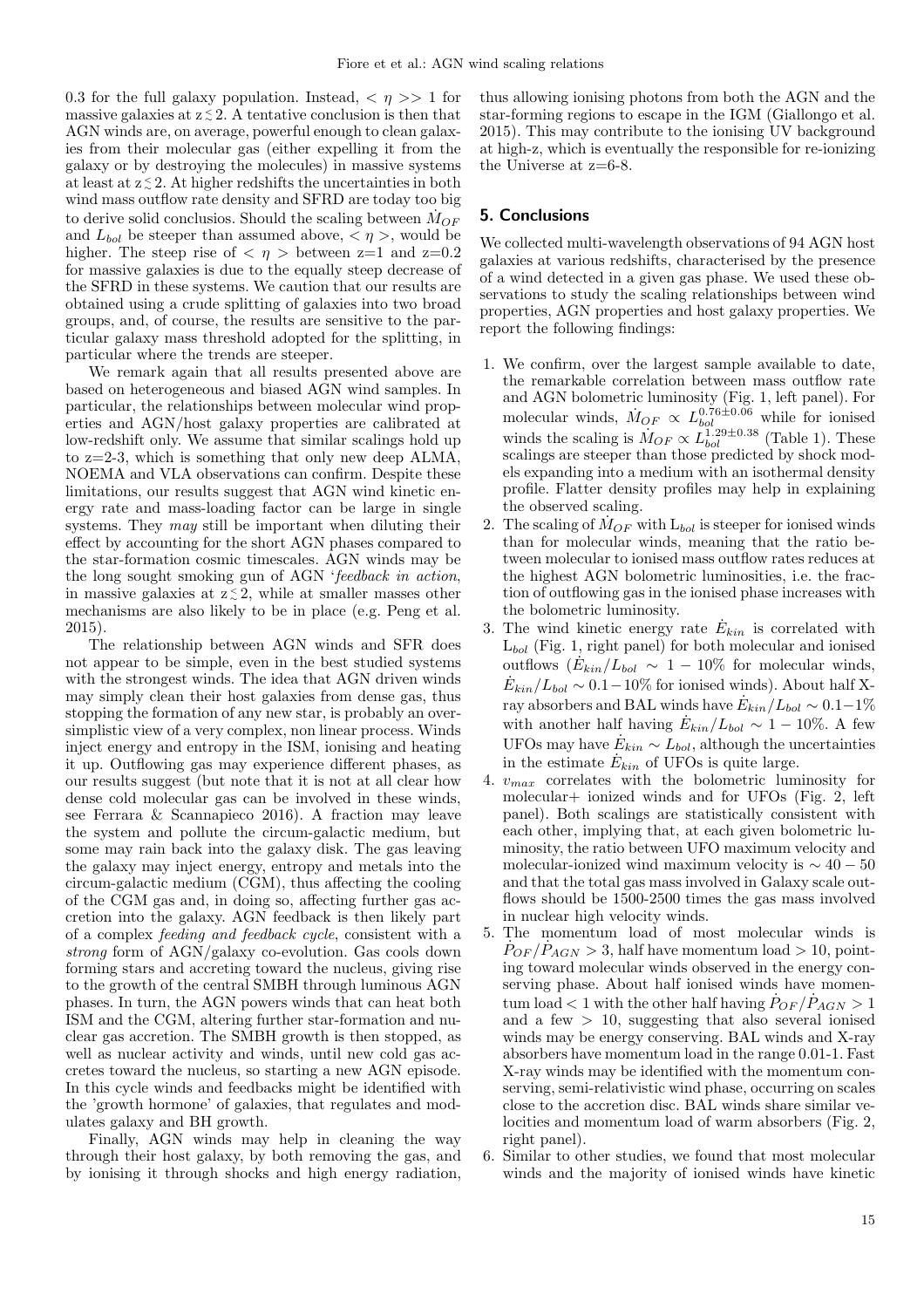power in excess to what would be predicted if they were driven by SNe, based on the SFR measured in the AGN host galaxies (Fig. 3, left panel). The straightforward conclusion is that most powerful winds are AGN driven.

- 7. The AGN wind mass-loading factor,  $\eta = \dot{M}_{OF}/\text{SFR}$ , is not strongly correlated with the AGN bolometric luminosity (Fig. 4, left panel) and is systematically higher than the mass-loading factor of starburst driven winds at each given galaxy stellar mass (Fig. 4, right panel).
- 8. The depletion timescales and gas fractions of galaxies hosting strong winds are 3-30 times shorter and  $\sim 10$ smaller, respectively, than the average of star-forming galaxies with similar SFR, stellar mass, distance from the main sequence and redshift (Fig. 6 and 7).

We then attempted to put AGN winds into a broader cosmological framework to assess the relative importance of AGN winds on the average SFR, accounting for the short AGN duty cycle. We can summarize the results as follows:

- 1. We find that the ratio of the average SMBH mean accretion density and average SFR density is about constant with redshift. In massive galaxies, the ratio is about constant for constant Eddington ratio distributions and constant radiative efficiencies, while it decreases with increasing redshift for an evolving Eddington ratio distribution and a mass dependent radiative efficiency. For less massive galaxies the ratio peaks at z∼0.5-0.7 in all studied cases (Fig. 11).
- 2. Finally, we find that the average AGN wind massloading factor,  $\langle \eta \rangle$  is between 0.2 and 0.3 for the full galaxy population while  $\langle \eta \rangle > 1$  for massive galaxies at  $z \leq 2$  (Fig. 12). A tentative conclusion is then that AGN winds are, on average, powerful enough to clean galaxies from their molecular gas (either expelling it from the galaxy or by destroying the molecules) in massive systems only, and at  $z \leq 2$ .

AGN wind studies are evolving from childhood to adult age, and much remains to be understood. The next step is targeting unbiased AGN and galaxy samples, thus deriving direct information on wind demography. This is a difficult and time consuming effort which several on-going programs aim at achieving in the next years (VLT/KMOS KASHz and KMOS3D surveys, VLT/SINFONI SUPER survey, VLT/SINFONI, LBT/LUCI WISSH survey, IRAM PHIBBS2 and IBISCO surveys). In particular, it is crucial to push to high redshift the systematic study of molecular winds. All this will allow us to measure wind parameters and SFR in well defined and little biased samples of AGN at different redshifts, and calculate first the wind mass-loading factor source by source, and then its average over each redshift range. Then, we need to assess whether the winds are typically multiphase, and/or different wind phases are geometrically distinct. Finally we need to understand the fate of the outflowing gas, whether it remains in the systems or if it reaches the CGM.

#### Acknowledgements

This work was supported by ASI/INAF contract  $I/009/10/0$  and INAF PRIN 2011, 2012 and 2014. MB acknowledges support from the FP7 Career Integration Grant "eEASy" (CIG 321913). LZ acknowledges support from ASI/INAF grant I/037/12/0. CF acknowledges funding from the European Union Horizon 2020 research and innovation programme under the Marie Sklodowska-Curie grant agreement No 664931. CC acknowledges funding from the European Union Horizon 2020 research and innovation programme under the Marie Sklodowska-Curie grant agreement No 664931 and support from Swiss National Science Foundation Grants PP00P2 138979 and PP00P2 166159. FF thanks Stefano Borgani and Silvano Molendi for useful discussions. We thank an anonymous referee for comments that helped to improve the presentation.

# Appendix A: Source samples

The source samples used in this paper are detailed below and presented in Table B1. As a general rule, we used only AGN for which there is an estimate (or a robust limit) on the physical size of the high velocity gas involved in the wind. This is in fact crucial to obtain an estimate of the outflow rates of mass and kinetic energy.

#### A.1. Molecular winds

The bulk of sample of AGN molecular winds is from the compilation of Cicone et al. (2014), and includes AGN in ULIRGs and nearby Seyfert galaxies. We used additional data from Feruglio et al (2013a,b: NGC6240), Feruglio et al. (2015: Markarian 231), Krips et al. (2011) and Garcia-Burillo et al. (2014; NGC1068), Morganti et al. 2013a,b (IC5066), Alatalo et al. 2011 (NGC1266), Combes et al. (2013; NGC1433), and Sun et al. (2014; SDSSJ135646.10+102609.0). In all these cases the winds are traced from high velocity wings observed in CO(1-0),  $CO(2-1)$ ,  $CO(3-2)$ . We also added to this sample winds traced by high velocity OH from Sturm et al. (2011; I13120- 5453, I14378-3651 and I17208-0014), and Tombesi et al.  $(2015; IRAST11119+13257)$ . Two sources have mass outflow rates computed using both CO and OH transitions (Markarian 231, Sturm et al. 2011, Gonzalez-Alfonso et al. 2014, Feruglio et al. 2015; and IRAS 08572+3915, Sturm et al. 2011, Cicone et al. 2014). In these two cases the CO and OH mass outflow rates are within 20%. Several of the sources with detected high velocity CO have also detected high velocity OH in absorption (NGC6240,  $v_{84}(OH)=544 \text{km/s}, v_{max}(OH)=1200 \text{km/s},$  Veilleux et al. 2013;  $v_{max}(CO) = 500 \text{km/s}$ , Feruglio et al. 2013b; I10565,  $v_{84}(OH) = 489 v_{max}(OH) = 950$ , Veilleux et al. 2013,  $v_{max}(CO) = 600 \text{km/s}$  Cicone et al. 2014; I23365,  $v_{84}(OH) = 604 \text{km/s}, v_{max}(OH) = 1300 \text{km/s},$  Veilleux et al. 2013;  $v_{max}(CO) = 600 \text{km/s}$ , Cicone et al. 2014;<br>IC5063,  $v_{84}(OH) = 309 \text{km/s}$ , Stone et al. 2016;  $=$  309km/s, Stone et al. 2016;  $v_{max}(CO) = 400 \text{km/s}$ , Morganti et al. 2013). One source with a CO outflow, NGC1068, does not have strong OH absorption (Stone et al. 2016). It should however be noted that Herschel samples a much bigger region than that on which the CO outflow has been detected. In conclusion, mass outflow rates and velocities of CO outflows and OH outflows seem comparable, although OH probably traces more compact wind regions than CO(1-0) (e.g. Spoon et al 2013, Gonzalez-Alfonso 2014). Indeed, Aalto et al (2012) and Cicone et al. (2012) found that the molecular outflow size in Markarian 231 decreases with the critical density (it is smaller for higher CO transition and for HCN). OH transitions may lie on this trend.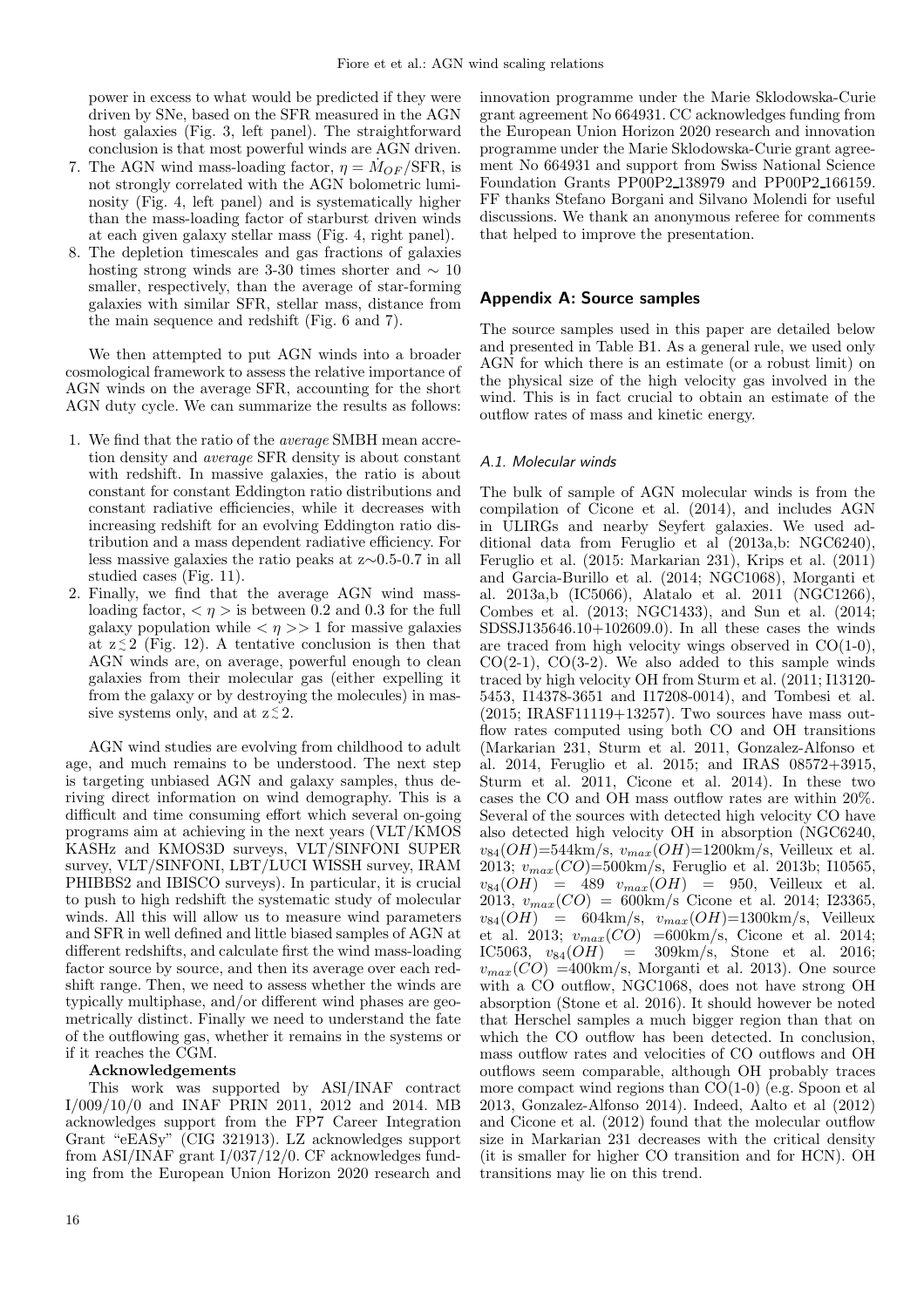# A.2. Ionised winds

Ionised winds are from the sample of Harrison et al. (2014, type 2 AGN at  $z<0.2$ ), Rupke & Veilleux (2013, local ULIRGs), Liu et al. (2013), Cresci et al. (2015), Brusa et al. (2016), Perna et al. (2015a,b; all X-ray selected AGN at z∼1.5), Harrison et al. (2012; ULIRGs at z=2-3.3), Nesvadba et al. (2008; Radio galaxies at z=2.2-2.6), Genzel et al.  $(2014; \text{AGN}$  in star-forming galaxies at  $z=2.1-2.4$ ), Carniani et al.  $(2015;$  luminous type 1 QSOs at  $z=2.5$ ), Bischetti et al  $(2017, \text{hyper-luminous QSOs at } z=2.5-3.5)$ . In all these cases the wind is traced by high velocity [OIII] $\lambda$ 5007, H<sub>β</sub> and/or H<sub>α</sub>. We finally included in the sample the [CII] wind detected in the z=6.4 QSO SDSSJ1148 by Maiolino et al. (2012) and Cicone et al. (2015).

# A.3. BAL winds

We used BAL data only for sources where there is an estimate in the literature of the size of the ionised gas cloud responsible for the absorption. In particular, we used QSOs from Borguet et al. (2013), Moe et al. (2009), Dunn et al. (2010), Korista et al. (2008), Shen et al. (2011).

#### A.4. X-ray winds

Most X-ray winds are from the compilation of Tombesi et al. (2013), which include fast UFOs and slower warm absorbers. We added to this list Markarian 231 (Feruglio et al. 2015), IRAS11119 (Tombesi et al. 2015), PDS456 (Nardini et al. 2015) and APM08279 (Chartas et al. 2009).

# Appendix B: Estimates of physical quantities

#### B.1. Outflows quantities

Different recipes are used by different authors to calculate physical quantities from observed ones. To make the comparison between different sources as homogeneous as possible, we recomputed the wind mass outflow rates and kinetic power rates given in Table B1 by using standard recipes.

The wind mass outflow rate is then computed using the continuity fluid equation:

$$
\dot{M}_{OF} = \Omega R_{OF}^2 \rho_{OF} v_{max}
$$
\n(B.1)

where  $\rho_{OF}$  is the average mass density of the outflow,  $v_{\text{max}}$  is the wind maximum velocity and  $R_{OF}$  is the radius at which the outflow rate is computed, and  $\Omega$  is the solid angle subtended by the outflow. Assuming a spherical sector,  $\rho_{OF} = 3M_{OF}/\Omega R_{OF}^3$ , then:

$$
\dot{M}_{OF} = 3 \times v_{max} \times M_{OF}/R_{OF}
$$
\n(B.2)

Accordingly,  $M_{OF}$  represents the instantaneous outflow rate of the material at the edge  $R_{OF}$  (i.e., it is a local estimate) and it is three times larger than the total outflow mass divided by the time required to push this mass through a spherical surface of radius  $R_{OF}$ . This estimator does not depend on the solid angle  $\Omega$  subtended by the outflow. Three key observables then appear in the definition of the mass outflow rate:  $v_{\text{max}}$ ,  $R_{OF}$  and  $M_{OF}$ .

Following Rupke & Veilleux (2013) we define the maximum wind velocity as the shift between the velocity peak of broad emission lines and the systemic velocity plus 2 times the  $\sigma$  of the broad gaussian component ( $v_{max}$  = velocity shift<sub>broad</sub> +  $2\sigma_{broad}$ ). We assigned to each source  $(v<sub>max</sub>)$  either using the published value if it exists, or evaluating it from the published spectra (as in the case of NGC1068, Krips et al. 2011). Estimating the bulk wind velocity from the observed velocities is not straightforward, because the conversion depends by the wind geometry and spatial distribution of velocities, see the discussion in Liu et al. (2013b). In our analysis we assumed that the bulk wind velocity is ∼ maximum wind velocity. Other authors suggest that a better proxy for the bulk wind velocity is W80/1.3 (Liu et al. 2013, Harrison et al. 2014), where W80 is the velocity width of the emission lines at the 80% of the line flux. Several sources of our sample have published W80 and  $v_{max}$  velocities. For these sources we find  $\langle W80/v_{max}\rangle = 0.96 \pm 0.16$ , i.e. W80 and  $v_{max}$  are very similar, on average within 4%. We therefore conclude that by using the recipe W80/1.3 to estimate bulk wind velocities would produce mass outflow rates and kinetic energy rates smaller by  $\sim 35\%$  and by a factor  $\sim 2.5$  respectively. Since we use the same recipe for all sources, of course using  $W80/1.3$  instead of  $v_{max}$  will not change the results of the trend analysis.

 $\mathbf{R}_{OF}$  is taken from the quoted literature. In most cases  $R_{OF}$  is taken as the maximum radius up to which high velocity gas is detected (baseline method). On the other hand, Carniani et al. (2015), evaluate a size of the ionised wind systematically lower than all other cases, because they adopt a different astrometric procedure. This gives rise to mass outflow rates higher than if they were calculated with the baseline method. For a few sources integral field spectroscopy observation are not available and the size of the high velocity gas is estimated using off-centre spectra (Perna et al. 2015a, Bischetti et al. 2017). This method can detect only gas on relatively large scales, and therefore the relative mass outflow rates computed this way probably under-estimate the real rates.

For molecular winds, the mass of the outflowing gas is computed by converting  $CO$  luminosities into  $H_2$  masses. This is usually done by assuming a proper conversion factor  $\alpha_{CO}$ , which can be a function of density, metallicity, gas distribution etc. (see Bolatto et al. 2013 for a review). We conservatively adopted  $\alpha_{CO} = 0.8$  for our sample, mostly made by LIRGs and ULIRGs.

For ionised winds, the mass of the outflowing gas is calculated by using the following equations (Osterbrock & Ferland 2006, Carniani et al. 2015):

$$
M_{[OIII]} = 4.0 \times 10^7 M_{\odot} \left(\frac{C}{10^{O/H}}\right) \left(\frac{L_{[OIII]}}{10^{44}}\right) \left(\frac{}{10^3}\right)^{-1} \text{(B.3)}
$$

and

$$
M_{H\beta} = 7.8 \times 10^8 C \left(\frac{L_{H\beta}}{10^{44}}\right) \left(\frac{R}{10^3}\right)^{-1} \tag{B.4}
$$

assuming that the contribution of star-formation to the observed luminosities of the broad (wind) line emission is negligible, as in the literature quoted in Table B1, and a gas temperature of  $T = 10^4$ K. The H<sub>β</sub> emissivity scales nearly linearly with the inverse of the temperature, so the mass of the outflow would be about twice for a temperature twice the one we consider here, for each given  $H_\beta$ luminosity. The [OIII] emissivity does not change much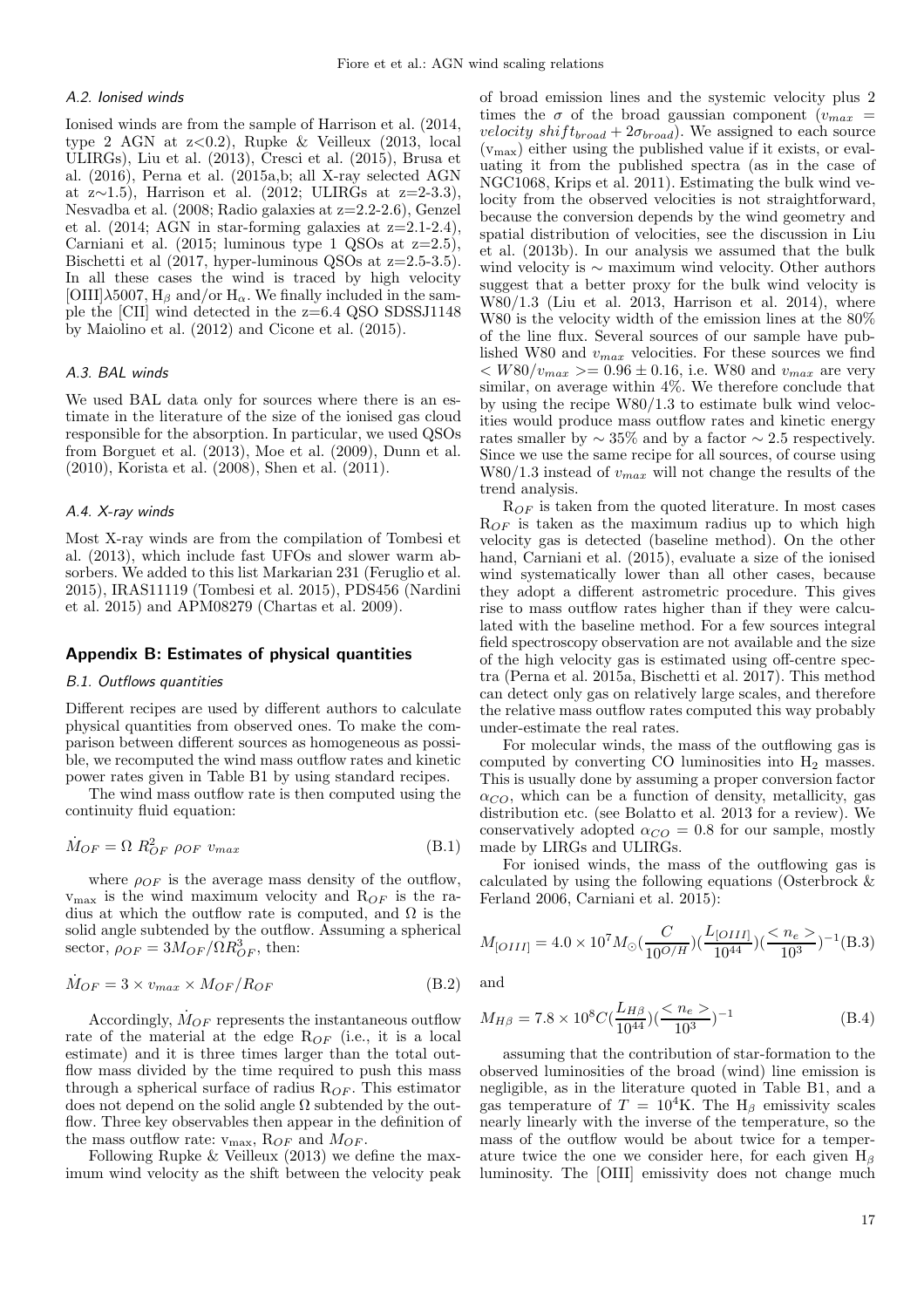with the temperature for T from a fraction to a few  $10^4$ K. Both  $M_{[OIII]}$  and  $M_{H\beta}$  scale linearly with the average gas density  $\langle n_e \rangle$ . This is often ill-defined, because it can be estimated only from the ratio of faint [SII] doublet. Genzel et al. (2014) use  $\langle n_e \rangle = 80 \text{cm}^{-3}$  because this is the mean value in the disks and centres of star-forming galaxies. Nesvadba et al. (2006, 2008) found  $n_e$  >= 240 – 570cm<sup>-3</sup> and <  $n_e$  >= 300 – 1000cm<sup>-3</sup> in two z∼ 2 radio galaxies. Harrison et al. (2014) find  $\langle n_e \rangle = 200-1000$ cm<sup>-3</sup> in a sample of low-z AGN. Perna et al. (2015a) find  $\langle n_e \rangle = 120 \text{cm}^{-3}$  in a z=1.5 AGN. In the following analysis we adopt  $\langle n_e \rangle = 200 \text{cm}^{-3}$  for all objects in the sample. For sources with  $H_\beta$  and  $H_\alpha$  measurements we used the gas mass evaluated from these lines. For sources with only [OIII] measurements we assume that the total ionised gas mass is 3 times the  $M_{[OIII]}$  (this is the average of  $M_{H\beta}/M_{[OIII]}$  for the sources in our composite sample for which estimates of  $M_{[OIII]}$  and  $M_{H\beta}$  are simultaneously possible).

The largest uncertainty in the evaluation of molecular mass outflow rates is currently the size of the outflow. This uncertainty will likely greatly be reduced by future higher resolution ALMA and NOEMA observations. For ionised outflows, the largest uncertainties are the size of the outflow, the gas density and the  $M_{H\beta}/M_{[OIII]}$  ratio.

X-ray absorbers wind masses, outflow rates and kinetic power are even more uncertain than molecular and ionizes gas masses outflow rates and kinetic power, due to the statistics of X-ray spectra which is usually not excellent, and due to large systematic uncertainties in the evaluation on the size of the wind (only lower and upper limit can be derived from current, low resolution X-ray spectroscopy). The situation should greatly improve with the advent of high resolution micro-calorimeters in the X-ray bands (resolution of several thousands), which are planned for the Athena mission (Nandra et al. 2013).

#### B.2. Host galaxies and AGN quantities

We collected from literature for our AGN sample AGN bolometric luminosities, host galaxy star-formation rates, stellar masses and total molecular gas masses (disk plus outflows), when available. We put particular care in searching and reporting star-formation rates, stellar and gas masses relative to the size of the region interested by the wind  $(R_{OF}$  in Table B1). AGN bolometric luminosities are calculated by fitting to the observed UV to optical  $SEDs AGN + galaxy templates, and by converting the mid$ infrared and or the X-ray luminosity by using a luminosity dependent bolometric corrections. When more than one estimate of AGN bolometric luminosity does exist (e.g. for bright local Seyfert galaxies), we used the one minimizing the uncertainty due to a) obscuration of the active nucleus; b) contribution of the host galaxy to the observed luminosity. An additional source of scatter in AGN bolometric luminosity is due to AGN variability and the fact that most observations at different wavelengths are not simultaneous. We estimate that the total uncertainty on AGN bolometric luminosities can be the order of half decade. This is still much smaller than the dynamic range in AGN bolometric luminosity investigated in this paper (five decades).

The SFR reported in Table B1 are from far infrared photometry when possible. The AGN contribution to the far infrared band is negligible in most cases, but for the most luminous QSOs. Even in hyper-luminous QSO, Schneider et al. (2015) and Duras et al. (2017) found that  $\leq$  half of the far infrared light is likely produced by dust in the galaxy disk illuminated by the AGN emission. The infrared computed SFR is not the instantaneous SFR but rather the conversion from the observed FIR luminosity produced by dust reprocessing of light from stars born hundreds of millions of years before. This SFR is therefore an upper limit to the on going SFR. Indeed, Davies et al. (2007) found that the on going SFR in the nuclei of Markarian 231 and NGC1068 is probably very small, because of the small observed Br $\gamma$  equivalent width within 0.1-0.5 kpc from the active nucleus.

Stellar masses reported in Table B1 are calculated by modelling optical-near-infrared galaxy SEDs with galaxy templates or by converting near infrared luminosities from IFU observations of nearby AGN host galaxies into stellar masses.

## **References**

- Aalto, S., Garcia-Burillo, S., Muller, S. et al. 2012, A&A 537, 44
- Aalto, S., Garcia-Burillo, S., Muller, S. et al. 2015, A&A 574, 85
- Aird J. et al. 2010, MNRAS, 401, 2531
- Aird, J., Coil, A.L., Georgakakis, A., Nandra, K. Barro, G. Perez-Gonzalez, P.G. 2015, MNRAS, 451, 1892
- Alatalo, K., Bliz, L., Young, L.M. et al. 2011, ApJ, 735, 88
- Alatalo, K., Nyland, K, Greves, G. et al. ApJ, 2014, 780, 186
- Alexander, D.M., Vignali, C., Bauer, F.E., Brandt, W.N. Hornschemeier, A.E., Garmire, G.P., Schneider, D.P. 2002, AJ, 123, 1149
- Alexander, D.M., Swinbank, A.M., Smail, I., McDermid, R., Nesvadba, N.P.H. 2010, MNRAS, 402, 2211
- Bahcall, J.N, Kirhakos, S., Saxe, D.H., Schneider, D.P. 1997, ApJ, 479, 642
- Bautista, M. A., Dunn, J. P., Arav, N., et al. 2010, ApJ, 713, 25
- Bischetti, M., Piconcelli, E. Vietri, G., et al. 2017, A&A, 598, 122
- Bolatto, A, Wolffire, M., Leroy, A.K, 2013, ARA&A, 51, 207
- Bongiorno, A., Zamorani, G. Gavignaud, I. et al. 2007, A&A, 472, 443
- Bongiorno, A., Merloni, A., Brusa, M. et al. 2012, MNRAS, 427, 310
- Bongiorno, A., Schultze, A., Merloni, A. et al. 2016, A&A 588, A78
- Borguet, C.J., Arav, N., Edmonds, D., Chamberlain, C., Benn, C. 2013 ApJ, 762, 49
- Bouwens, R.J. et al. 2011, ApJ, 737, 90
- Bouwens, R.J., Illingworth, G.D., Oesch, P.A. et al. 2015, ApJ, 803, 34
- Brandt, N.W., Hasinger, G. 2005, ARA&A, 43, 827
- Brandt, N.W., Alexander, D.M. 2015, A&ARv, 23, 93
- Brusa, M., Comastri, A., Daddi, E. 2005 A&A, 432, 69
- Brusa, M., Fiore, F., Santini, P. et al. 2009, A&A, 507, 1277
- Brusa, M., Civano, F., Comastri, A., et al. 2010, ApJ, 716, 348
- Brusa, M., Bongiorno, A., Cresci, G. et al. 2015a, MNRAS, 446, 2394
- Brusa, M., Feruglio, C., Cresci, G. et al. 2015b, A&A, 578, A11
- Brusa, M., Perna M., Cresci, G. et al. 2016, A&A, 588, A11
- 
- Cano-Diaz, M., Maiolino, R., Marconi, A. Netzer, H., Shemmer, O. Cresci, G. 2012, A&A, 537, 8
- Carniani, S., Marconi, A., Maiolino, R. et al. 2015, A&A, 580, 102
- Carniani, S., Marconi, A., Maiolino, R. et al. 2016, A&A, 591, 28
- Cattaneo, A. Faber, S.M., Binney, J. et al. 2009, Nature, 460, 213
- Cavagnolo, K.W., Donahue, M. Voit, G.M., Sun, M. 2008, ApJ, 683, 107
- Cavagnolo, K.W., Donahue, M. Voit, G.M., Sun, M. 2009, ApJS, 182, 12
- Cavaliere A., Morrison P., Wood K. 1971, ApJ, 170, 223
- Chartas, G., Saez, C., Brandt, W.N., Giustini, M., Garmire, G.P. 2009, ApJ, 706, 644
- Cicone, C., Feruglio, C., Maiolino, R. et al. 2012, A&A, 543, 99
- Cicone, C., Maiolino, R., Gallerani, S. et al. 2014, A&A 562, 21
- Cicone, C., Maiolino, R., Gallerani, S. et al. 2015, A&A 574, 14
- Cimatti, A., Brusa, M., Talia, M. et al. 2013, ApJ, 779, 13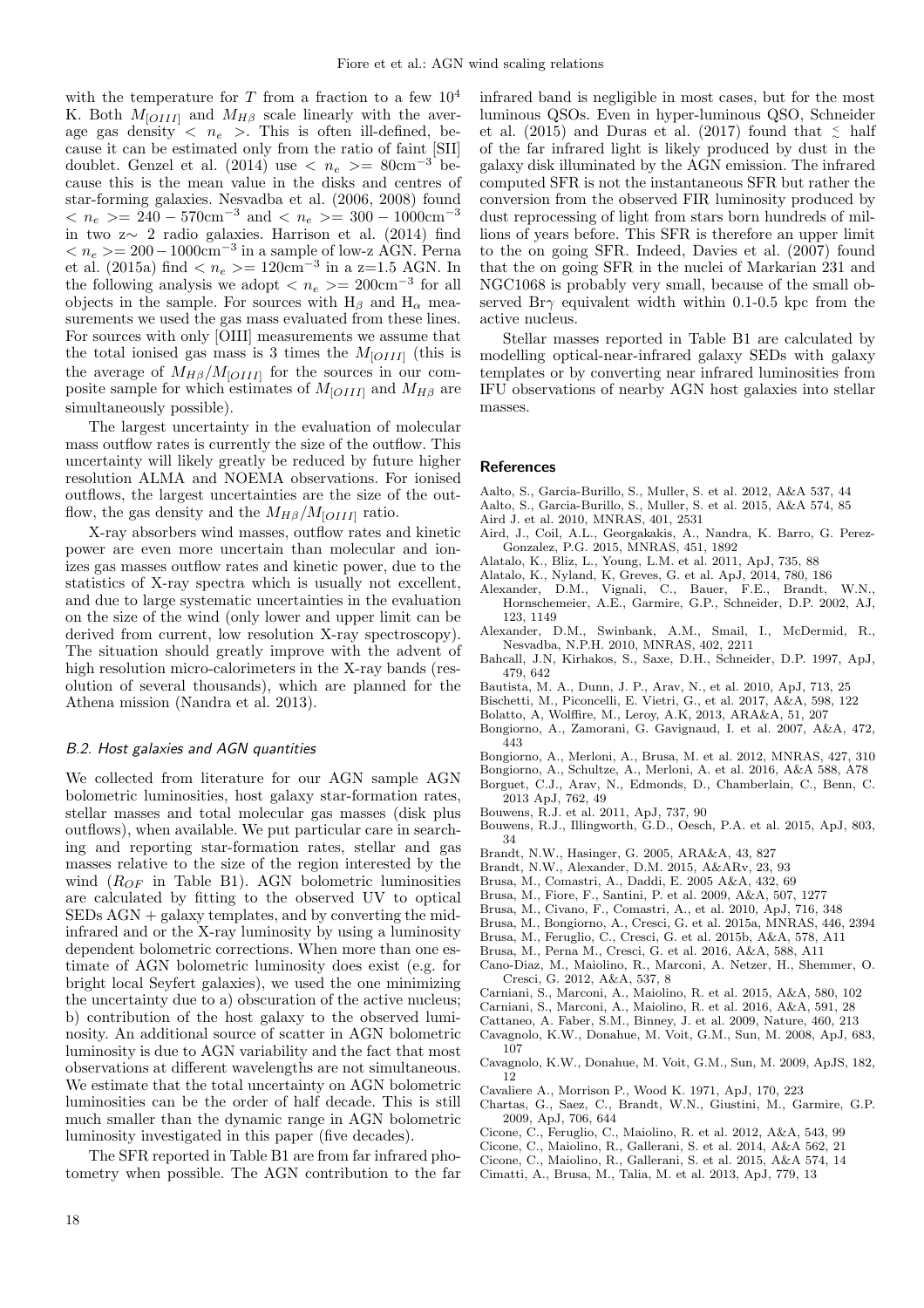- Combes, F., Garcia-Burillo, S., Casasola, V. et al. 2013, A&A, 558, 124
- Costa, T., Sijacki, D. Haehnelt, M.G. 2015, MNRAS, 448, 30
- Cowie, L., Songalia, A., Hu, E., Cohen, J.G., 1996, AJ, 112, 839
- Cresci, G. Mainieri, V., Brusa, M. 2015, ApJ, 799, 82
- da Cunha, E, Charmandaris, V., Diaz-Santos, T., Armus, L., Marshall, J.A., Elbaz, D. 2010, A&A, 523, 78
- Daddi E., Dickinson, M., Morrison, G. et al. 2007, ApJ, 670, 156
- Dasyra, K., Tacconi, L.J., Davies, R.I, et al. 2006, ApJ, 651, 835
- Davies, R.I., Tacconi, L.J., Genzel, R. 2004, ApJ, 613, 781
- Davies, R.I., Muller Sanchez, F., Genzel, R., Tacconi, L.J., Hicks, E.K.S., Fridrich, S., Sternberg, A. 2007, ApJ, 671, 1388
- de Kool, M., Becker, R. H., Gregg, M. D., White, R. L., & Arav, N. 2002, ApJ, 567, 58
- Downes, D. & Solomon, P.M., 1998, ApJ, 507, 615
- Dreine, B.T, Roberge, W.G., Dalgarno, A. 1983, ApJ, 264, 485
- Dunlop, J.S. et al. 2003, MNRAS, 340, 1095
- Dunn, J., Crenshaw, D.M., Kraemer, S.B., Trippe, M.L., 2010, ApJ,
- 713, 900
- Duras, F., Bongiorno, A., Piconcelli, E. et al. 2017, A&A submitted
- Dutton, A.A., van den Bosch, F.C. 2009, MNRAS, 396, 141
- Ebrero J. et al. 2009, A&A, 493, 55
- Elvis, M. 2000, ApJ, 545, 63
- Engel, H., Davies, R.I., Genzel, R. et al. 2010, A&A, 524, 56
- Fabian, A.C. 1999, MNRAS, 308, 39
- Fabian, A.C. 2012, ARA&A, 50, 455
- Faucher-Giguere, C.A. & Quataert, E. 2012, MNRAS, 425, 605
- Ferrara, A., Scannapieco, E., 2016, ApJ, 833, 46
- Ferrarese L. & Ford H. 2005, Space Science Reviews, Volume 116, Issue 3-4, pp. 523-624, arXiv:0411247
- Feruglio, C., Maiolino, R., Piconcelli, E. Menci, N., Aussel, H. Lamastra, A. Fiore, F. 2010, A&A, 518, 155
- Feruglio, C., Fiore, F., Maiolino, R. et al. 2013a, A&A, 549, 51 f
- Feruglio, C., Fiore, F., Piconcelli, E. et al. et al. 2013b, A&A, 558, 87
- Feruglio, C., Fiore, F., Carniani, S. et al. 2015, A&A, 583, 99
- Fiore F., Brusa M., Cocchia F. et al. 2003, A&A, 409, 79
- Fiore F., Puccetti S., Grazian A., et al. 2012, A&A, 537, A16
- Fischer, J., Sturm, E., Gonzales-Alfonso, E. et al., 2010, A&A,
- Franceschini, A., Hasinger, G., Miyaji, T., Malguori, D. 1999, MNRAS, 310, L5
- Garcia-Burillo, S., Combes, F., Usero, A. et al. 2014, A&A, 576, 125
- Gaspari, M., Brighenti, F. Temi, P. 2012, MNRAS, 424, 190
- Gaspari, M., Ruszkowski, M. Oh, S. P. 2013, MNRAS, 432, 340
- Gaspari, M., Brighenti, F. Temi, P. 2014, ApJ, 783, 10
- Gaspari, M. & Sadowski, A., 2016, submitted to ApJ, [arXiv:1701.07030](http://arxiv.org/abs/1701.07030)
- Gebhardt, K. et al., 2000, ApJ, 539, L13
- Georgakakis, A., Perez-Gonzalez, P.G., Fanidakis, N. et al. 2014, MNRAS, 440, 339
- Georgakakis, A., Aird, J., Buchner, J. et al. 2015, MNRAS, 453, 1946 Genzel, R., Tacconi, L.J., Garcia-Caprio, J. et al. 2010, MNRAS, 407,
- 2091 Genzel, R., Forster-Schreiber, N.M., Rosario, D. et al. 2014, ApJ, 796,
- 7 Genzel, R., Tacconi, L.J., Lutz, D. et al. 2015, ApJ, 800, 20
- Giallongo, E., Grazian, A., Fiore, F. et al. 2015, A&A, 578, 83
- Gonzalez-Alfonso, E., Fisher, J, Gracia-Carpio, J. et al. 2014, A&A, 561, 27
- Gonzalez-Alfonso, E. et al. 2016, ApJ in press, [arXiv:1612.08181](http://arxiv.org/abs/1612.08181)
- Granato, G.L. et al. 2004, ApJ, 600, 580
- Greene, J,E., Zakamska, N.L., Smith, P.S. 2012, 746, 86
- Gruppioni, C., Calura, F., Pozzi, F. et al. 2015, MNRAS, 451, 3419
- Hopkins P.F., et al. 2006, ApJS 163, 1
- Harrison, C.M., Alexander, D.M., Swinbank, A.M. et al. 2012, MNRAS, 426, 1073
- Harrison, C.M., Alexander, D.M., Mullaney, J.R., Swinbank, A.M. 2014, MNRAS, 441, 3306
- Heckman, T.M., Alexandroff, R.M., Borthaukur, S., Overzier, R. Leitherer, C. 2015, ApJ, 809, 147
- Hickox, R.C., Mullaney, J.R., Alexander, D.M. et al. 2014, 782, 9
- Howell, J.H., Armus, L., Mazzarella, J.M. et al. 2010, ApJ, 715, 572
- Jahnke, K., Sanchez, S.F., Wisotski, L., et al. 2004, ApJ, 614, 568
- Jahnke, K. & Maccio, A.V. 2011, ApJ, 734, 92
- Jin, C., Ward, M., Done, C. 2012, MNRAS, 425, 907
- Kaastra J., Kriss J.A., Cappi M., et al. 2014, Science 345, 64
- Kalfountzou, E., Civano, F., Elvis, M., Trichas, M., Green, P. 2014,
- MNRAS, 445, 1430 King, A.R. 2003, ApJ, 596, 27
- King, A.R., Pounds, K. 2015, ARA&A, 53, 115
- Korista, K.T., Bautista, M.A., Arav, N., Moe, M., Costantini, E., Benn, C., 2008, ApJ, 688, 108
- Kormendy, J., Ho, L.C. 2013, ARA&A, 51, 511
- Krips, M. Martin, S., Eckart, A. et al. 2011, ApJ, 736, 37
- La Franca F. et al. 2005, ApJ, 635, 864
- Lanzuisi, G., Giustini, M., Cappi, M. et al. 2012, A&A, 544, 2
- Lapi, A., Cavaliere, A., Menci, N. 2005, ApJ, 619, 60
- Lipari, S. Sanchez, S.F., Bergmann, M. et al. 2009, MNRAS, 392, 1295
- Lonsdale, C.J, Lonsdale, C.J. Smith, H.E., Diamond, P.J. 2003, ApJ, 592, 804
- Liu, G., Zakamska, N.L., Greene, J.E., Nesvadba, N.P.H., Liu, X. 2013a, MNRAS, 430, 2327
- Liu, G., Zakamska, N.L., Greene, J.E., Nesvadba, N.P.H., Liu, X. 2013b, MNRAS, 436, 2576
- Madau, P. & Dickinson, M. 2014, ARA&A, 52, 415
- Mainieri, V., Bongiorno, A., Merloni, A. et al. 2011, A&A, 535, 80
- Marconi A. et al. 2004, MNRAS 351, 169
- Maiolino, R., Gallerani, S., Neri, R. et al. 2012, MNRAS, 425, 66
- Malizia, A., Landi, R., Bassani, L. et al. 2007, ApJ, 668, 81
- Mancuso, C., Lapi, A., Shi, J., Cai, Z.-Y., Gonzalez-Nuevo, J., Berthermin, M., Danese, L. 2016, ApJ, 833, 152
- Marchesi, S., Civano, F., Elvis, M. et al. 2016, ApJ, 817, 34
- McNamara, B.R. & Nulsen, P.E.J. 2007, ARA&A, 45, 117
- Menci, N., Cavaliere, A., Fontana, A. Giallongo E., Poli, F., Vittorini, V. 2003, ApJ, 587, 63
- Merloni A., Rudnick G., Di Matteo T. 2004, MNRAS, 354, L37
- Merloni A. & Heinz S. 2008, MNRAS, 388, 1011
- Mignoli, M., Pozzetti, L., Comastri, A. et al. 2004, A&A, 418, 827
- Moe, M., Arav, N., Bautista, M., Korista, K.T. 2009, ApJ, 706, 525
- Morganti, R., Oosterloo, T., Tsvetanov, Z. 1998, AJ, 115, 915
- Morganti, R., Fogasy, J., Paragi, Z., Oosterloo, T., Orienti, M. 2013, Science, 341, 1082
- Morganti, R., Frieswijk, W., OOnk, R.J.B., Oosterloo, T., Tadhunter, C. 2013, A&A, 552, 4
- Mullaney J.R., Daddi E., Béthermin M. et al. 2012, ApJ, 753, L30
- Mullaney, J.R., Alexander, D.M., Aird, J. et al. 2015, MNRAS, 453,
- 83
- Nandra, K., Georgakakis, A., Willmer, C.N.A., et al. 2007, ApJ, 660, 11
- Nandra et al. 2013, "A White Paper presenting the science theme motivating the Athena+ mission", [arXiv:1306.2307](http://arxiv.org/abs/1306.2307)
- Nardini, E., Reeves, J., Gofford, J. et al. 2015, Science, 347, 860
- Nesvadba, N.P.H., Lehnert, M.D., Eisenhauer, F., Gilbert, A., Tezca, M. Abuter, R. 2006, ApJ, 650, 693
- Nesvadba, N.P.H., Lehnert, M.D., De Breuck, C. Gilbert, A.M., van Breugel, W. 2008, A&A, 491, 407
- Netzer H. 2009, MNRAS, 399, 1907

Peng, C.Y. 2007, ApJ, 668, 513

432, 15

Neufeld, D. A., & Dalgarno, A. 1989, ApJ, 340, 869

Peng, Y., Lilly, S., Kovac, K. et al. 2010, ApJ, 721, 193 Peng, Y., Maiolino, R., Cochrane, R. 2015, Nature, 521, 192 Perna, M., Brusa, M., Cresci, G. et al. 2015a, A&A 574, 82 Perna, M., Brusa, M., Salvato, M. et al. 2015b, A&A 583, 72 Piconcelli, E., Jimenez-Bailon, e., Guainazzi, M. et al. 2005, A&A,

Rupke, D. & Veilleux, S. 2011, ApJ, 729, 27 Rupke, D. & Veilleux, S. 2013, ApJ, 768, 75 Santini P. et al. 2009, A&A, 504, 751

MNRAS, 354, 1020

421

Reyes, R. Zakamska, N.L., Strauss, M.A., 2008, AJ, 136, 2373 Riffel, R. A. & Storchi-Bergmann, T. 2011, MNRAS, 417, 2752 Rodighiero, G., Daddi, E., Baronchelli, I. et al. 2011, ApJ, 739, 40 Rodighiero, G., Brusa, M., Daddi, E., et al. 2015, ApJ, 800, 10 Richstone, D. Ajhar, E.A., Bender, R. et al. 1998, Nature, 395, 14 Rosario, D.J., Santini, P., Lutz, D. et al. 2010, A&A, 545, 45

Sargent, M.T., Daddi, E., Bethermin, M. et al. 2014, ApJ, 793, 19 Shao, L., Lutz, D. Nordon, R., et al. 2010, A&A, 518, 26

Shankar F., Salucci P., Granato G. L., De Zotti G., Danese L. 2004,

Shankar F., Weinberg D. H., & Miralda-Escudé J. 2009, ApJ, 690, 20 Shankar F., Weinberg D. H., & Miralda-Escudé J. 2013, MNRAS, 428,

Shankar F., Bernardi, M., Sheth, R.K. et al. 2016, MNRAS, 460, 311

19

Osterbrock D. E., Ferland G. J., 2006, Astrophysics of gaseous nebulae and active galactic nuclei. Sausalito, CA: University Science Books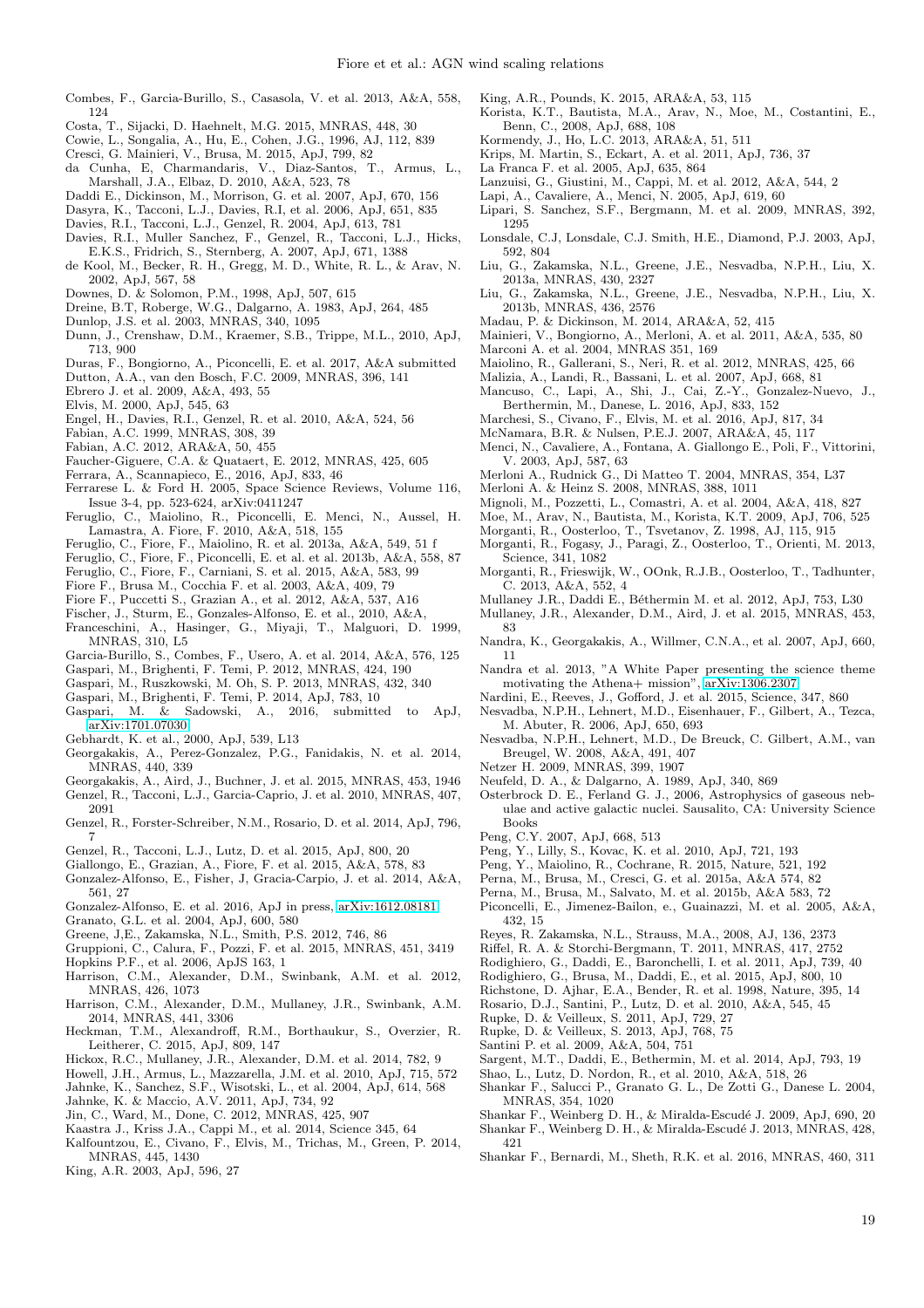- Shankar, F., Bernardi, M., Sheth, R.K. 2017, MNRAS in press, [arXiv:1701.01732](http://arxiv.org/abs/1701.01732)
- Shen, Y., Richards, G.T., Strauss, M.A., et al. 2011, ApJS, 194, 45
- Schneider, R., Bianchi, S., Valiante, R., Risaliti, G., Salvadori, S. 2015, A&A, 579, 60
- Silverman J. D. et al. 2008, ApJ, 675, 1025
- Silk, J. & Rees, M.J. 1998, A&A, 331, 1
- Small T. A., Blandford R. D. 1992, MNRAS, 259, 725
- Soltan, A. 1982, MNRAS, 200, 115
- Somerville, R.S., Primack, J.R. 1999, MNRAS, 310, 1087
- Spoon, H.W.W., Farrah, D., Lebouteiller, V. et al. 2013, ApJ, 775, 127
- Stern J., Faucher-Gigure C.A., Zakamska N, Hennawi J.F., 2016, ApJ 819, 130
- Stone, M, Veilleux, S., Melendez, M. 2016, ApJ, 826, 111
- Sturm, E., Gonzalez-Alfonso, E., Veilleux, S. et al. 2011, A&A 518, 36
- Sun A.-L., Greene J.E., Zakamska N.L., Nesvadba N.P.H., 2014, ApJ 190, A160
- Tacconi, L.J., Genzel, R., Tecza, M. et al. 1999, ApJ, 524, 732
- Tadhunter, C, Morganti, R., Rose, M., Oonk, J.B.R., Oosterloo, T. 2014, Nature, 511, 440
- Tombesi, F., Sambruna, R., M., Reeves, J.N., et al. 2010, ApJ, 719, 700
- Tombesi, F., Cappi, M., Reeves, J. et al. 2013, MNRAS, 430, 1102
- Tombesi, F., Melendez, M., Veilleux, S. et al. 2015, Nature, 519, 436
- Ueda, Y.,Akiyama, M. Otha, K., Miyaji, T. 2003, ApJ, 598, 886
- Ueda, Y., Akiyama, M. Hasinger, G., Miyaji, T., Watson, M. 2014, ApJ, 786, 104
- Vasudevan, R.V., Fabian, A.C. 2007, MNRAS, 381, 1235
- Veilleux, S., Cecil, G., Bland-Hawthorn, J. 2005, ARA&A, 43, 769
- Veilleux, S., Rupke, D.S.N., Kim, D.-C., et al. 2009, ApJS, 182, 628
- Veilleux, S., Melendez, M., Sturm, E. et al. 2013, ApJ, 776, 27
- Vito, F., Gilli, R., Vignali, C. et al. 2014, MNRAS, 445, 3557
- Voit, G.M., Donahue, M. 2015, Apj, 799, 1
- Whitaker, K.E., van Dokkum, P.G., Brammer, G., Franx, M. 2012, ApJ, 754, 29
- Woo, J.-H., Urry, M. 2002, ApJ, 579, 530
- Wylezalek, D., Zakamska, N.L., Liu, G., Obied, G., 2016, MNRAS, 457, 745
- Xia, X.Y., Gao, Y., Hao, C.-N. et al. 2012, ApJ, 750, 92
- Zheng X. Z. et al. 2009, ApJ, 707, 1566
- Zakamska, N.L, Hamann, F., Paris, I. et al. 2016, MNRAS, 459, 3144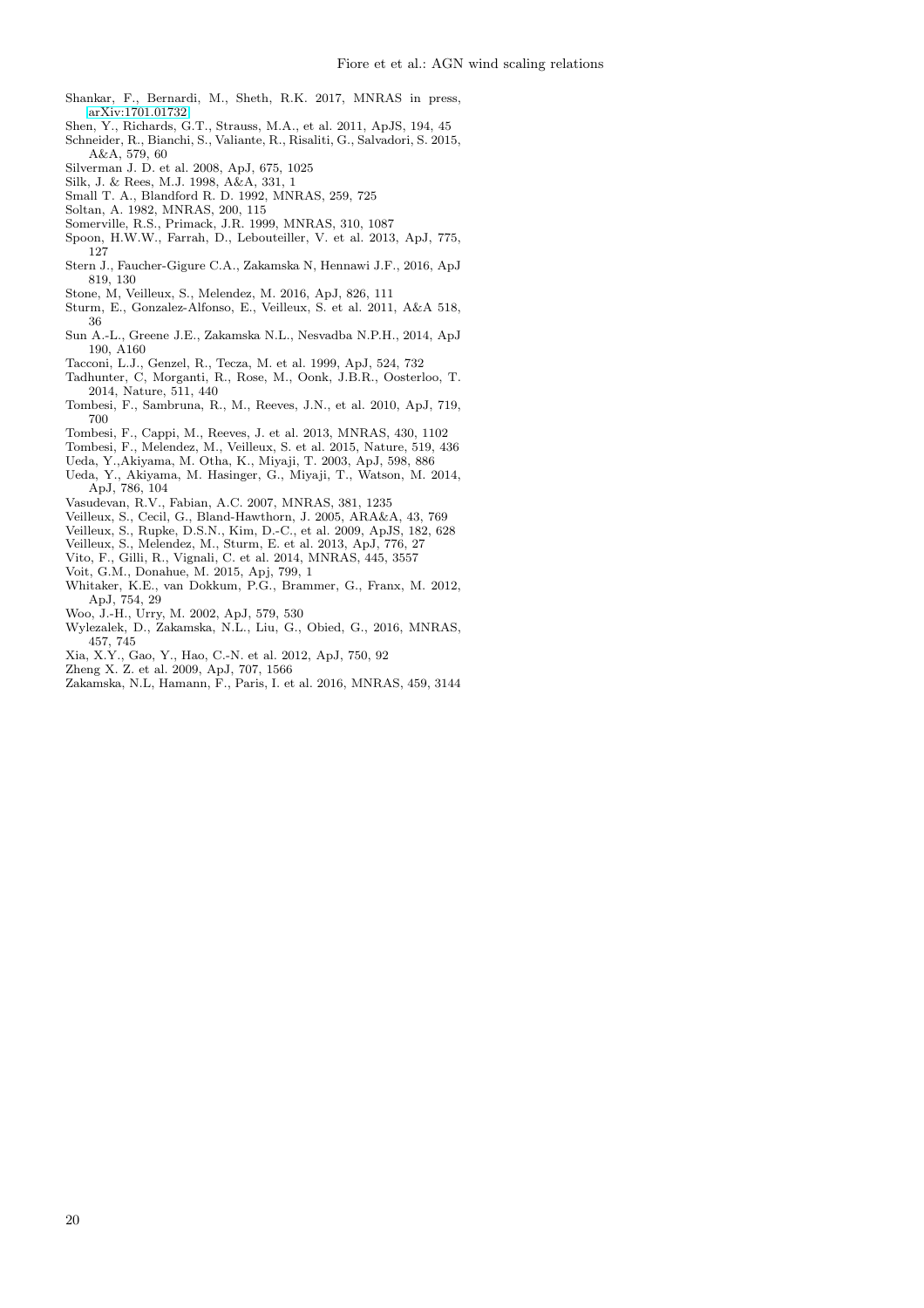| Table B.1. AGN wind sample |  |
|----------------------------|--|
|----------------------------|--|

| Name <sup>a</sup>          | Redshift | $logL_{bol}$ | $logM_{OF}$             | $log E_{kin}$ | $v_{max}$   | $R_{OF}$         | logSFR         | $logM_{*}$  | $logM_{gas}$    | REF            |
|----------------------------|----------|--------------|-------------------------|---------------|-------------|------------------|----------------|-------------|-----------------|----------------|
|                            |          | $erg s^{-1}$ | $M_{\odot}/yr$          | $erg s^{-1}$  | $km s^{-1}$ | kpc              | $M_{\odot}/yr$ | $M_{\odot}$ | $\rm M_{\odot}$ |                |
| Molecular<br>(CO)<br>winds |          |              |                         |               |             |                  |                |             |                 |                |
| Mrk231                     | 0.04217  | 45.7         | $\overline{\mathbf{3}}$ | 44.25         | 750         | $\overline{0.3}$ | 1.00           | 9.11        | 8.88            | 1,2,3,4,5      |
| Mrk231                     | 0.04217  | 45.7         | 2.84                    | 44.21         | 850         | 1                | 2.06           | 9.80        | 9.3             | 1,2,3,4,5      |
| NGC6240                    | 0.0248   | 44.8         | 2.70                    | 43.6          | 500         | 0.6              | 1.23           | 10.11       | 9.3             | 6,7,8,9        |
| NGC6240                    | 0.0248   | 44.8         | 2.08                    | 42.79         | 400         | 5                | 2.18           | 11.59       | 9.83            | 6,7,8,9        |
| 108572                     | 0.05835  | 45.66        | 3.08                    | 44.74         | 1200        | $\mathbf{1}$     | 1.62           | 11.8        | 9.11            | 10,9           |
| I10565                     | 0.04311  | 44.81        | 2.48                    | 43.54         | 600         | 1.1              | 1.98           | 11.17       | 9.26            | 10,9,11,12     |
| 123060                     | 0.173    | 46.06        | 3.04                    | 44.63         | 1100        | $\overline{4}$   | 1.87           |             | 10.39           | 10             |
| 123365                     | 0.06448  | 44.67        | 2.23                    | 43.29         | 600         | $1.2\,$          | 2.14           | 11.15       | 9.47            | 10,9,11,12     |
| SDSSJ1356                  | 0.1238   | 45.1         | 2.54                    | 43.44         | 500         | 0.3              | 0.114          |             | 8.48            | 13             |
| NGC1068                    | 0.003793 | 43.94        | 2.08                    | 42.18         | 200         | 0.1              | 0.204          | 9.30        | 7.8             | 14, 15, 5      |
| NGC1433                    | 0.003589 | 43.11        | 1.03                    | 40.89         | 150         | 0.05             | $-0.538$       | 9.48        | 7.7             | 16             |
| IC5063                     | 0.011    | 44           | 1.34                    | 42.05         | 400         | 0.5              | $-0.260$       |             | 7.7             | 17, 18, 19, 20 |
| <b>NGC1266</b>             | 0.007318 | 43.3         | 1.11                    | 41.73         | 360         | 0.45             | 0.204          | 9.59        | 8.6             | 21,22          |
| Molecular<br>(OH)<br>winds |          |              |                         |               |             |                  |                |             |                 |                |
| I13120                     | 0.03076  | 44.84        | 2.11                    | 43.48         | 860         | 0.2              | 2.22           | 10.49       | 9.76            | 23,24          |
| I14378                     | 0.06764  | 45.43        | 2.87                    | 44.51         | 1170        | 0.1              | 1.90           |             | 9.62            | 23,11          |
| I17208                     | 0.04281  | 45.11        | 1.95                    | 42.59         | 370         | 0.1              | 2.44           | 11.13       | 9.38            | 25, 26, 12     |
| I11119                     | 0.189    | 45.91        | 2.90                    | 44.41         | 1000        | 0.3              | 2.20           |             | 9.95            | 25,26          |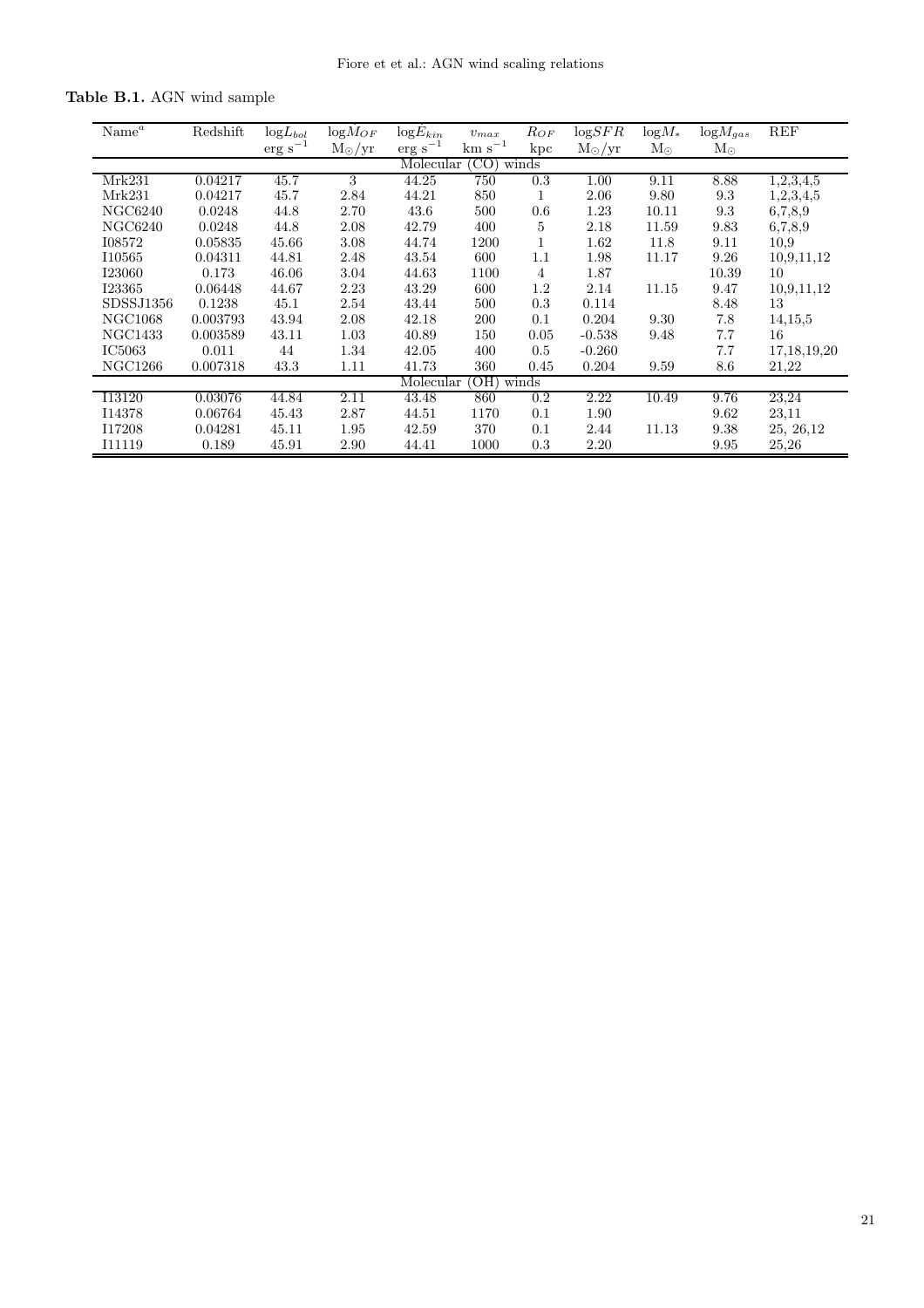Table B.1. AGN wind sample, continue

| Name $\alpha$                 | Redshift  | $logL_{bol}$        | $logM_{OF}$    | $log \dot{E}_{kin}$ | $v_{max}$                    | $R_{OF}$         | logSFR         | $logM_{*}$  | $logM_{gas}$ | REF            |
|-------------------------------|-----------|---------------------|----------------|---------------------|------------------------------|------------------|----------------|-------------|--------------|----------------|
|                               |           | $\text{erg s}^{-1}$ | $M_{\odot}/yr$ | $\text{erg s}^{-1}$ | $\rm km~s^{-1}$              | kpc              | $M_{\odot}/yr$ | $M_{\odot}$ | $M_{\odot}$  |                |
|                               |           |                     |                | Ionized ([OIII]     | $H_{\beta}$ , $H_{\alpha}$ , | CII) winds       |                |             |              |                |
| SDSSJ0945                     | 0.1283    | 45.51               | 1.62           | 43.49               | 1511                         | 2.7              | 1.91           |             |              | 27             |
| SDSSJ0958                     | 0.1092    | 45                  | $1.1\,$        | 42.47               | 866                          | $2.6\,$          | $1.56\,$       |             |              | $27\,$         |
| SDSSJ1000                     | $0.148\,$ | 45.7                | $1.16\,$       | 42.43               | 761                          | $4.3\,$          | 1.46           |             |              | $27\,$         |
| SDSSJ10101                    | 0.1992    | $46\,$              | $1.82\,$       | $43.69\,$           | 1523                         | $3.9\,$          | $2.08\,$       |             |              | $27\,$         |
| SDSSJ10100                    | 0.0984    | 45.6                | 1.46           | 43.16               | 1267                         | 1.6              | 1.36           |             |              | $27\,$         |
| SDSSJ1100                     | 0.1005    | $\sqrt{46}$         | $1.65\,$       | 43.3                | 1192                         | 1.9              |                |             |              | $27\,$         |
| SDSSJ1125                     | 0.1669    | 45.2                | 0.74           | 42.63               | 1547                         | $2.9\,$          |                |             |              | $27\,$         |
| SDSSJ1130                     | 0.1353    | 45.11               | $\rm 0.3$      | 41.38               | 616                          | $2.8\,$          | 1.26           |             |              | 27             |
| SDSSJ1316                     | 0.1505    | 45.4                | 1.48           | 43.15               | 1216                         | 3.1              |                |             |              | $27\,$         |
| SDSSJ1339                     | $0.139\,$ | $44.3\,$            | $0.22\,$       | 41.13               | $505\,$                      | $2.5\,$          |                |             |              | $27\,$         |
| SDSSJ1355                     | 0.1519    | 45.7                | $0.57\,$       | 41.87               | 797                          | $3.5\,$          |                |             |              | $27\,$         |
| SDSSJ1356                     | 0.1238    | $45.1\,$            | $1.60\,$       | 43.14               | 1049                         | 3.1              | 1.80           | 11.0        |              | $27\,$         |
| SDSSJ1430                     | 0.0855    | 45.3                | $1.70\,$       | $43.2\,$            | 999                          | 1.8              | $0.85\,$       |             |              | $27\,$         |
| Q1623                         | 2.43      |                     | 2.45           | 44.18               | 1300                         | 1.3              | 1.48           | 10.81       |              | $28\,$         |
| U3-25105                      | $2.29\,$  |                     | 1.50           | 41.66               | $214\,$                      | 1.3              | 1.51           | 10.85       |              | $28\,$         |
| GS3-19791                     | 2.22      | 45.6                | $3.23\,$       | 44.18               | $530\,$                      | $1.3\,$          | $2.17\,$       | 11.31       |              | $28\,$         |
| D3a-15504                     | $2.38\,$  |                     | $1.72\,$       | 42.58               | 475                          | 1.3              | $1.38\,$       | 11.04       |              | $28\,$         |
| GS3-28008                     | $2.29\,$  | 45.9                | $2.34\,$       | 42.8                | $300\,$                      | $1.3\,$          | $2.03\,$       | 11.36       |              | $28\,$         |
| COS43206                      | 2.1       |                     | $2.06\,$       | 42.52               | $300\,$                      | 1.3              | $1.64\,$       | 11.4        |              | $28\,$         |
| COS11363                      | $2.1\,$   | 46.22               | $2.83\,$       | 44.52               | 1240                         | 1.3              | 1.62           | 11.28       |              | 28             |
| SDSSJ1326                     | $3.304\,$ | 47.59               | $3.81\,$       | 45.98               | 2160                         | $\,7$            | $2.26\,$       |             |              | 29,30          |
| SDSSJ1549                     | $2.367\,$ | 47.82               | $3.42\,$       | $45.2\,$            | 1380                         | $\,7$            |                |             |              | 29,30          |
| SDSSJ1201                     | $3.512\,$ | 47.76               | $3.50\,$       | 45.53               | 1850                         | $\,7$            |                |             |              | 29,30          |
| SDSSJ0745                     | $3.22\,$  | $\rm 47.99$         | $3.76\,$       | 45.81               | 1890                         | $\,7$            | 3.18           |             |              | 29,30          |
| SDSSJ0900                     | 3.297     | 47.91               | 3.52           | 45.77               | 2380                         | $\,7$            | $2.90\,$       |             |              | 29,30          |
| $\mathrm{LBQ} \mathrm{S}0109$ | $2.35\,$  | 47.43               | 2.84           | 44.88               | 1850                         | $0.4\,$          |                |             |              | $31\,$         |
| $2{\rm QZJ}0028$              | 2.401     | 47.15               | $3.66\,$       | 45.89               | 2300                         | 0.7              | 2.00           |             |              | $31\,$         |
| HB8905                        | $2.48\,$  | 46.77               | $2.65\,$       | 43.55               | 500                          | $1.3\,$          |                |             |              | $31\,$         |
| <b>HE0109</b>                 | $2.407\,$ | 47.39               | $3.14\,$       | 44.55               | $900\,$                      | 0.4              | 1.70           |             |              | $31\,$         |
| HB8903                        | 2.44      | 47.28               | $1.76\,$       | $\!3.58\!$          | 1450                         | 1.9              | 1.95           |             |              | $31\,$         |
| <b>RGJ0302</b>                | 2.239     | 46.34               | 1.48           | 43.17               | $1234\,$                     | $\,8\,$          | $2.93\,$       |             |              | 32             |
| SMMJ0943                      | $3.351\,$ | 46.76               | $1.57\,$       | 43.17               | 1124                         | $15\,$           | 3.11           |             |              | $32\,$         |
| SMMJ1237                      | $2.06\,$  | 46.72               | 1.48           | 43.14               | 1200                         | $\,7$            | 2.63           |             |              | $32\,$         |
| SMMJ1636                      | $2.385\,$ | 46.28               | 1.44           | 42.99               | $1054\,$                     | $\,7$            | $3.15\,$       |             |              | 32             |
| XID2028                       | $1.593\,$ | $46.3\,$            | $2.39\,$       | 44.24               | 1500                         | $13\,$           | $2.44\,$       | 11.65       | 10.28        | 33,34          |
| XID5321                       | 1.47      | 46.3                | 1.84           | 43.93               | 1950                         | 11               | $2.36\,$       | 11.7        |              | 35,36          |
| XID5395                       | 1.472     | 45.93               | 2.65           | 44.56               | 1600                         | 4.3              | 2.57           | 10.89       |              | 37             |
| MIRO20581                     | $2.45\,$  | 46.6                | $2.29\,$       | 44.55               | 1900                         | 4.8              | $< 2.5\,$      | 11.28       |              | $38\,$         |
| <b>MRC1138</b>                | $2.2\,$   | $46.6\,$            | $2.39\,$       | 43.7                | 800                          | $20\,$           |                | $10\,$      |              | $39\,$         |
| <b>MRC0406</b>                | $2.44\,$  | 46.3                | 3.82           | 45.29               | 960                          | 9.3              |                | 8.60        |              | 40             |
| <b>MRC0828</b>                | 2.57      | 46.6                | 3.87           | 45.17               | 800                          | $\boldsymbol{9}$ |                |             |              | 40             |
| I08572                        | 0.05835   | 45.66               | 0.27           | 42.67               | 2817                         | $\boldsymbol{2}$ | 1.62           | 11.8        |              | 41,10          |
| I10565                        | 0.04311   | 44.81               | $0.11\,$       | 41.07               | $535\,$                      | $\bf 5$          | 1.98           | 11.17       |              | 41,10          |
| Mrk231                        | 0.04217   | 45.7                | $-0.50$        | 40.65               | 665                          | $\,3$            | 2.06           | 9.799       |              | 41,2,3,4       |
| SDSSJ0149                     | 0.567     | 46.94               | 2.60           | 44.25               | 1191                         | 4.1              | 1.82           | 10.8        |              | 42, 43, 44, 45 |
| SDSSJ0210                     | $0.54\,$  | 46.16               | $2.62\,$       | 43.62               | 560                          | 7.5              |                | $10.2\,$    |              | 42, 43, 44, 45 |
| SDSSJ0319                     | 0.626     | 46.44               | $2.32\,$       | 43.76               | 934                          | $7.5\,$          |                | $10.6\,$    |              | 42, 43, 44, 45 |
| SDSSJ0321                     | 0.643     | 46.51               | $2.30\,$       | 43.75               | 946                          | 11               | 1.28           | 11.2        |              | 42, 43, 44, 45 |
| SDSSJ0759                     | 0.649     | 47.28               | $2.87\,$       | 44.56               | 1250                         | $7.5\,$          | 1.64           | $11.3\,$    |              | 42, 43, 44, 45 |
| SDSSJ0841                     | 0.641     | 46.54               | $2.60\,$       | 43.76               | 675                          | 6.4              |                | 10.9        |              | 42, 43, 44, 45 |
| SDSSJ0842                     | 0.561     | 46.8                | 2.59           | 43.53               | $522\,$                      | $\boldsymbol{9}$ | 1.18           | $10.1\,$    |              | 42, 43, 44, 45 |
| SDSSJ0858                     | 0.454     | 47.23               | 2.79           | 44.24               | $\boldsymbol{939}$           | 5.6              | 2.08           | 10.6        |              | 42, 43, 44, 45 |
| SDSSJ1039                     | 0.579     | 46.87               | 2.81           | 44.35               | 1046                         | 5.8              | 1.57           | 10.6        |              | 42, 43, 44, 45 |
| SDSSJ1040                     | $0.486\,$ | 46.19               | $3.16\,$       | 45.19               | $1821\,$                     | 7.6              | 1.59           | $10.7\,$    |              | 42, 43, 44, 45 |
| SDSSJ1148                     | 6.419     | 47.6                | 3.54           | 45.27               | 1300                         | 8                | 3.00           | 11.58       | 10.3         | 46,47          |